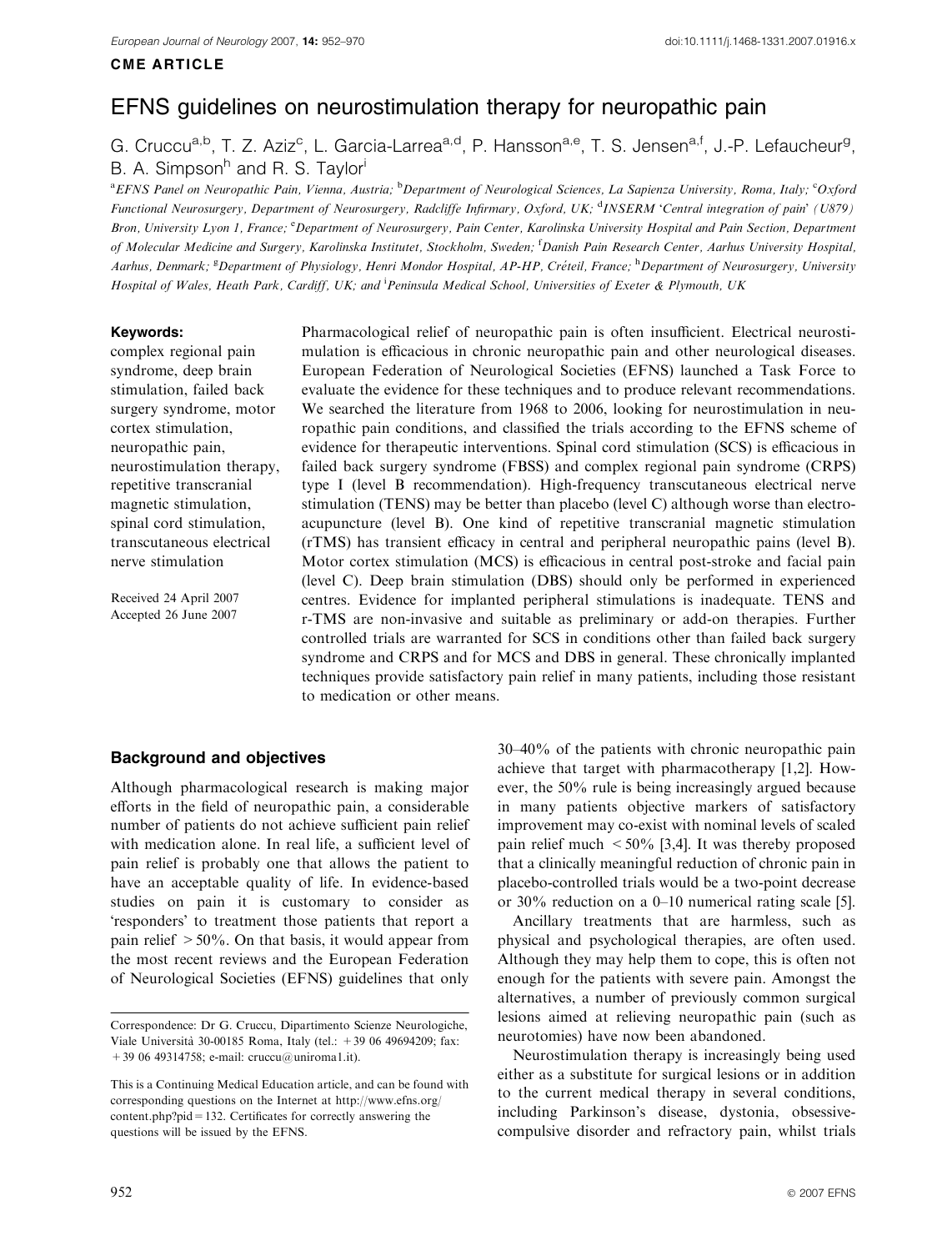are in progress in other movement and psychiatric disorders, epilepsy and migraine. The neurostimulation techniques proposed for treating pain are: transcutaneous electrical nerve stimulation (TENS), peripheral nerve stimulation (PNS), nerve root stimulation (NRS), spinal cord stimulation (SCS), deep brain stimulation (DBS), epidural motor cortex stimulation (MCS), and repetitive transcranial magnetic stimulation (rTMS). These techniques vary greatly in their degree of invasiveness, stimulated structures and rationale, but they are all adjustable and reversible.

Our Task Force aimed at providing the neurologist with evidence-based recommendations that may help to determine when a patient with neuropathic pain should try a neurostimulation procedure. To provide a better understanding, the results are preceded by a description of the procedure and its supposed rationale.

## Search methods

Task Force participants were divided into subgroups and assigned the search for specific neurostimulation procedures, with two persons carrying out an independent search for each procedure. A two-stage approach to the relevant literature search was undertaken. First the MEDLINE, EMBASE and Cochrane databases were searched for systematic reviews, from inception date to May 2006. Detailed searches are listed in Appendix 1 (Supplementary Material). Recent textbooks known to the authors were also examined for relevant references. These reviews and books were used to identify the primary literature. Secondly, given the search cut off dates of previous systematic reviews, an update search for primary studies (randomized controlled trials, nonrandomized controlled trials, observational comparative studies and case series) was undertaken. Studies identified by this updated search were added to the body of evidence for each neurostimulation procedure under each indication heading.

All study designs were included except case reports and very small case series  $(< 8$ ). In addition, we excluded those multiple-indication case series without disaggregated reported outcomes. Both reviewers undertook the study selection. For each indication, the number and type of studies was indicated and a summary of efficacy and harm findings given. Where there was more than one systematic review or primary publication on the same series of patients, we took the most comprehensive analysis. The evidence was graded and a recommendation for each indication applied according to the EFNS guidelines [6]. The full list of references of all the assessed studies can be found in Appendix 2 (Supplementary material).

# **Results**

#### Peripheral stimulations (TENS, PNS and NRS)

Derived from folk tradition, the notion that rubbing the skin over a painful area relieves pain, found scientific support in the gate-control theory proposed by Melzack and Wall [7]. Since then, electrical stimulations for pain relief have spread worldwide. The most known technique is TENS. Surface electrodes are placed over the painful area or the nerve that innervates it and the stimulation is delivered at high frequency and low intensity (below pain threshold), to produce an intense activation of  $A\beta$  afferents and to evoke paresthesiae that cover the painful area. A completely different approach is that of using low-frequency, high-intensity stimuli that do elicit painful sensations (this technique is also called 'acupuncture-like' or—when delivered through needle-electrodes—electro-acupuncture). In both cases, stimulation sessions of very variable duration (often 20–30 min) are repeated at variable intervals. Because the pain relief is immediate but shortlasting, many patients use a portable stimulator, which can be kept on for hours or switched on during intermittent aggravations. To provide a more stable and efficient stimulation, electrodes can be percutaneously implanted to contact the nerve (usually the main limb nerves but also branches of the trigeminal or occipital nerves) and connected subcutaneously to a stimulation unit (PNS). To cover the painful areas that are not accessible from the surface, such as pelvic viscera, a lead for SCS can be implanted deeply at the root exit from the spine (NRS) or into Meckel's cave to stimulate the Gasserian ganglion.

For all these techniques, when the currents are applied at high frequency and low intensity, the accepted mechanism is that of the homotopical inhibition exerted by large-size afferents on spinothalamic pathways. Whether this inhibition is exerted mostly on pre-synaptic terminals or second-order neurons, or involves long-loops, or whether it is more efficacious on lamina I or lamina V neurons, is of no consequence from the practical point of view. It is important to know that inhibition is strictly homotopical (i.e. the large-fibre input must generate paresthesiae covering the entire painful territory) and that pain relief rapidly declines after stimulation is stopped. The less used lowfrequency high-intensity stimulation ('acupuncturelike') is thought to activate, through a long-loop, the antinociceptive systems; because it is at least partly naloxone-reversible, the analgesic effect is thought to be also mediated by the opioid system [8,9]. Hence, in theory, it may also be effective in central pain. Importantly, the peripheral stimulation must be pain-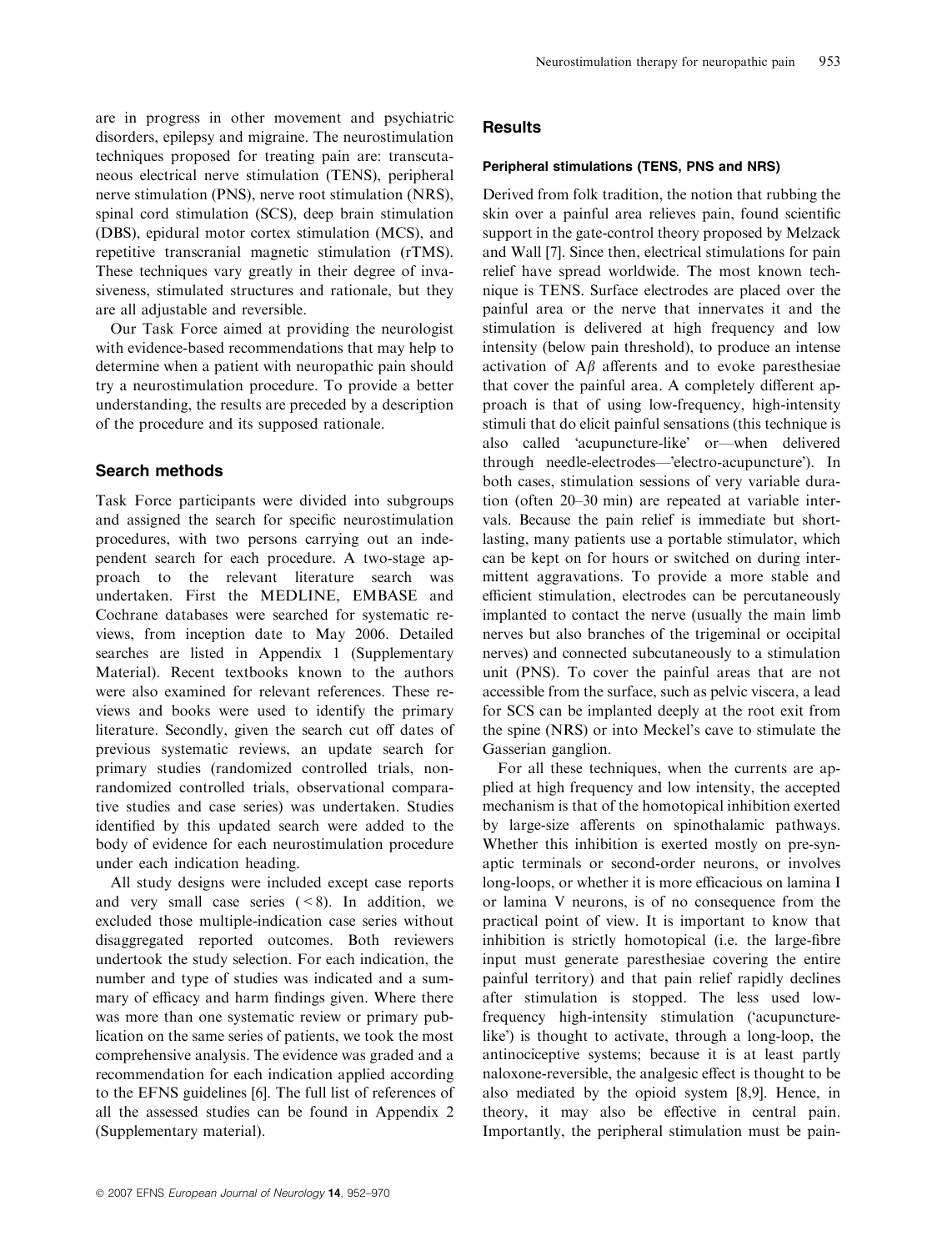ful, can be heterotopic, and has long-lasting effects. Rather than the diagnosis, the main indications are derived from the therapeutic rationale. In the standard TENS, pain must be confined to a relatively small area or a territory that is innervated by an easily accessible nerve. Another important condition regards the sparing of  $A\beta$ -fibre function: patients with severe loss of such fibres (as easily assessed by the TENSevoked sensation) are unsuitable. Finally, because transcutaneous stimulations are virtually harmless (apart from possible interferences with cardiac pacemakers), TENS is often used as an ancillary support to the drug or other physical treatments, in a large variety of conditions. In contrast, PNS/NRS have more restricted indications and are used in pharmacoresistant patients.

## Evidence identified

Whereas there is plenty of controlled studies and metaanalyses in nociceptive pains, the search on neuropathic pain yielded disappointing results. We identified one systematic review on outpatient services for chronic pain [10], which analysed 38 RCTs (only two studies dealing with neuropathic pains), and came to the conclusion that clearly the pain-relieving effect of TENS increases with dose (duration of the session  $\times$  frequency of sessions  $\times$  total duration).

Our search on TENS in neuropathic pain (Table 1) found nine controlled trials (classes II–IV) that, although not all dealing exclusively with neuropathic pain, allowed us to extract data for about 200 patients with pain of ascertained neuropathic origin. Four studies dealt with painful diabetic neuropathy: one class-II study found very-high-frequency stimulation of the lower-limb muscles more efficacious than standard TENS [11]; the others (all class III) found low-frequency TENS or acupuncture-like more efficacious than sham stimulations [12–14]. Two class-III studies dealt with peripheral mononeuropathies: both found standard TENS better than placebo [15,16]. One small RCT in post-herpetic neuralgia (PHN) found conventional TENS to have little effect whilst electroacupuncture was decidedly better [17]. One crossover, small-sample study (class III) in painful cervical radiculopathy found that standard TENS applied to the cervical back was better than placebo but a TENS with random frequency variation was superior (Table 1) [18]. Regarding PNS, we found six clinical trials (no RCT), in 202 patients with various kinds of peripheral neuropathy or mixed pains. These studies, none having an adequate control, reported an average success rate of 60%. Regarding NRS, we only found two class IV studies in patients with pelvic pains or interstitial cystitis (Table 1).

## Recommendations

We cannot draw any conclusion for PNS and NRS. Even for TENS, it is difficult to come to conclusive recommendations. The total number of patients with ascertained neuropathic pain was only some 200, with diseases, comparators, and results varying considerably from study to study. Stimulation parameters also vary considerably between the studies, using different pulse waveforms and a wide range of frequencies, not to mention number and duration of the sessions. In conclusion, standard high-frequency TENS is possibly better than placebo (level C) though probably worse than acupuncture-like or any other kind of electrical stimulation (level B).

## Spinal cord stimulation

This technique consists of inserting electrodes into the posterior epidural space of the thoracic or cervical spine ipsilateral to the pain (if unilateral) and at an appropriate rostro-caudal level to evoke the topographically appropriate paraesthesiae which are a pre-requisite for (but not a guarantee of) success. Catheter or wire electrodes can be inserted percutaneously under local or general anaesthesia; plate ('surgical') electrode systems require an open operation but may perform better. Power is supplied by an implanted pulse generator (IPG).

The introduction of SCS followed from the gatecontrol theory [7] of 'pain transmission' but SCS does not have a simple antinociceptive action. It can modulate the spontaneous and evoked elements of neuropathic pain, including allodynia, it has an antiischaemic action, both cardiac and in the periphery, and other autonomic effects including the normalization of the autonomic manifestations of complex regional pain syndromes (CRPS). The relative contributions of local segmental actions in the spinal cord and long-loop effects have not yet been elucidated. It is known that the effect of SCS is mediated by large-myelinated Aß afferents, whose collaterals ascend in the dorsal columns. Whereas sensory loss because of distal axonopathy or peripheral nerve lesion is not an exclusion criterion, sparing of the dorsal columns is probably necessary [19].

Patient selection is mostly based on diagnosis. It is recognized that SCS may be effective against various ischaemic and specific neuropathic pain syndromes. Additional tests may be useful to confirm SCS indication, such as somatosensory evoked potentials (SEPs) [19], whereas the response to TENS does not seem to be a reliable guide. Trial stimulation via externalized leads is widely employed: it will identify the patients who do not like the sensation from SCS and those in whom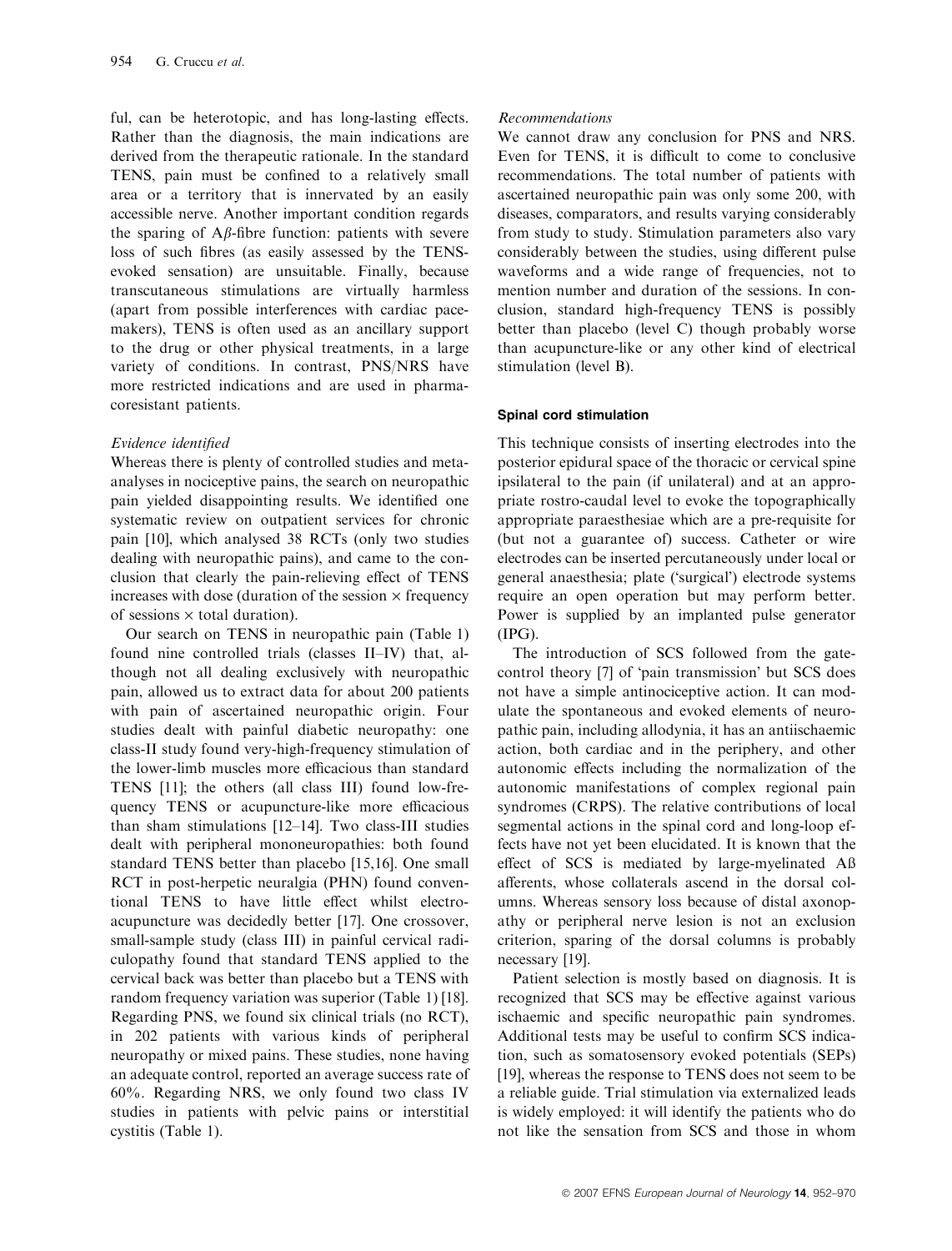|                                                   | The result of the same stress of the same sense is a sense of the same of the same of the same of the same of the same of the same of the same of the same of the same of the same of the same of the same of the same of the |                 | lations (112, 12, 12, 20)                                                                                                                                                                |                        |                                             |              |             |                      |                                                                                         |
|---------------------------------------------------|-------------------------------------------------------------------------------------------------------------------------------------------------------------------------------------------------------------------------------|-----------------|------------------------------------------------------------------------------------------------------------------------------------------------------------------------------------------|------------------------|---------------------------------------------|--------------|-------------|----------------------|-----------------------------------------------------------------------------------------|
| Technique/condition                               | Available evidence                                                                                                                                                                                                            | patients<br>Σó, | Summary of efficacy                                                                                                                                                                      | Summary of<br>harms    | Comparator                                  | <b>Blind</b> | Random      | <b>EFNS</b><br>class | Comments                                                                                |
| TENS/chronic<br>pain                              | One meta-analysis [10],<br>analysing 38 RCTs;<br>pain: Thorsteinsson<br>1977 and Rutgers<br>only two on<br>neuropathic<br>1988 [16,17]                                                                                        |                 | sessions $\times$ total duration)<br>There is no evidence; but<br>(duration of the session<br>it is clear that effect<br>increases with dose<br>x frequency of                           | Practically<br>nothing | Various                                     | Yes          | Yes         |                      |                                                                                         |
| Painful diabetic<br>neuropathy<br><b>TENS/NeP</b> | Reichstein 2005 [11]                                                                                                                                                                                                          | 25              | muscle: 25% success with<br>TENS and 69% with HF<br>TENS compared with HF                                                                                                                | Practically<br>nothing | High-frequency<br>timulation<br>muscle s    | Yes          | Yes         | $\equiv$             | Reichstein [11] has no<br>placebo, TENS goes<br>far worse than HF<br>muscle stimulation |
| neuropathy<br>Diabetic                            | Forst 2004 [14]                                                                                                                                                                                                               | $\overline{1}$  | 23%, significant difference<br>LF TENS reduced VAS by<br>from placebo                                                                                                                    | Practically<br>nothing | Placebo                                     | Yes          | Yes         | $\Xi$                |                                                                                         |
| Painful diabetic<br>neuropathy                    | Hamza 2000 [13]                                                                                                                                                                                                               | $\mathcal{S}$   | Painful PENS reduced VAS<br>difference from sham, and<br>by 60%, significant<br>improved QoL                                                                                             | Practically<br>nothing | Sham                                        |              | Yes         | $\equiv$             | (needles with no current)<br>inadequate comparator<br>Crossover with an                 |
| neuropathy<br>Diabetic                            | Kumar 1997 [12]                                                                                                                                                                                                               | 35              | decaying was significantly<br>LF TENS with biphasic<br>reducing neuropathic<br>stimuli exponentially<br>better than sham in<br>symptoms                                                  | Practically<br>nothing | Sham                                        |              | Yes         | $\equiv$             | report of improvement<br>Sham inadequate and<br>symptoms.<br>of all                     |
| neuropathy<br>Traumatic                           | Cheing 2005 [15]                                                                                                                                                                                                              | $\overline{1}$  | Significantly better than<br>placebo                                                                                                                                                     | Practically<br>nothing | Placebo                                     | Yes          | Yes         | $\equiv$             |                                                                                         |
| Radiculopathy                                     | Bloodworth 2004 [18]                                                                                                                                                                                                          | $\equiv$        | Random TENS and TENS<br>on the cervical back were<br>significantly better than<br>placebo, with R-TENS<br>better than TENS                                                               | Practically<br>nothing | Random-TENS<br>Placebo and                  | Yes          | Yes         | 日                    | Few patients and<br>crossover                                                           |
| Mixed pains                                       | (internal control)<br>CT Tulgar 1991                                                                                                                                                                                          | $^{\circ}$      | Two did not get sufficient<br>pain relief; one received<br>better with 'burst', one<br>with high-rate and one<br>pain relief; three went<br>modulated TENS<br>with low-rate<br>prolonged | Practically<br>nothing | Four modes of<br>stimulation<br><b>TENS</b> | Yes          | $\tilde{z}$ | $\geq$               | Few patients who chose<br>which mode of TENS<br>they preferred                          |

Table 1 Summary of efficacy and safety of peripheral stimulations (TENS, PNS, and NRS) Table 1 Summary of efficacy and safety of peripheral stimulations (TENS, PNS, and NRS)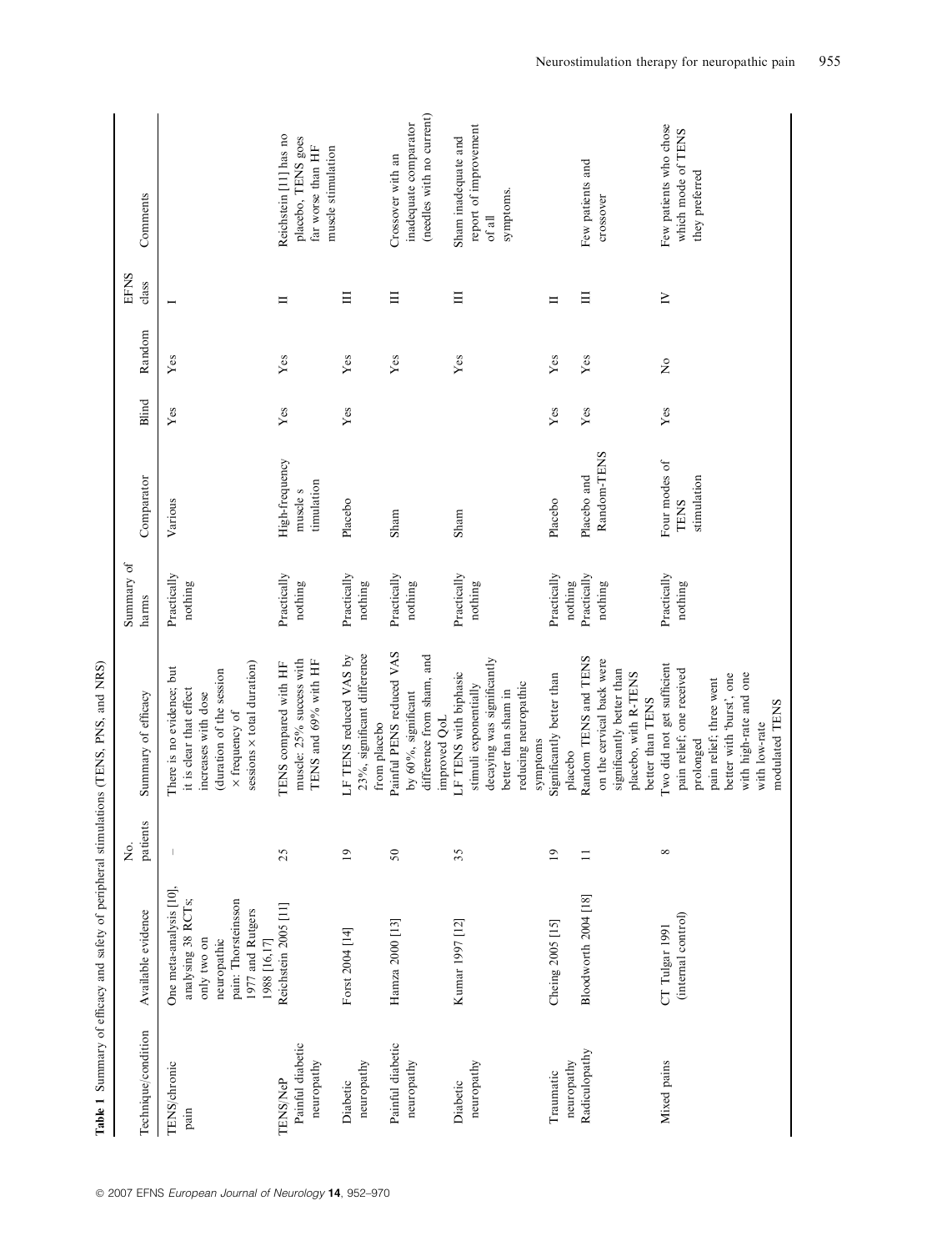| Table 1 (Continuted)            |                                                            |                          |                                                                                                                                                                                                                         |                                                  |                        |                                       |               |                        |                                    |
|---------------------------------|------------------------------------------------------------|--------------------------|-------------------------------------------------------------------------------------------------------------------------------------------------------------------------------------------------------------------------|--------------------------------------------------|------------------------|---------------------------------------|---------------|------------------------|------------------------------------|
| Technique/condition             | Available evidence                                         | patients<br>Ż.           | Summary of efficacy                                                                                                                                                                                                     | Summary of<br>harms                              | Comparator             | Blind                                 | Random        | <b>EFNS</b><br>class   | Comments                           |
| neuropathy<br>Peripheral<br>PHN | RCT Thorsteinsson<br>RCT Rutgers 1988<br>1977 [16]<br>[17] | $\overline{24}$<br>few   | Significantly better than<br>placebo                                                                                                                                                                                    | Practically<br>Practically<br>nothing<br>nothing | Acupuncture<br>Placebo | et al. 1997 [10]<br>See McQuay<br>Yes | Yes           | $\Xi$                  |                                    |
| PNS/NeP                         | No meta-analyses, no<br>RCTs                               |                          |                                                                                                                                                                                                                         | Sometimes<br>need for                            | None                   | $\frac{1}{2}$                         | $\frac{1}{2}$ | Class IV not           | Very few and old                   |
| CRPS II                         | Buschmann 1999                                             |                          | Successful in 47                                                                                                                                                                                                        | reoperation                                      |                        |                                       |               | evidence<br>enough     | technique does not<br>papers, this |
| Peripheral (n)                  | Nashold 1982                                               | 35                       | Successful in 15                                                                                                                                                                                                        |                                                  |                        |                                       |               | for any                | seem to be getting                 |
| Post-traumatic                  | Law 1980                                                   | 22                       | Successful in 13                                                                                                                                                                                                        |                                                  |                        |                                       |               | recommendation         | popular                            |
| Mixed/various                   | Picaza 1977                                                | $\overline{\mathcal{E}}$ | Successful in 18                                                                                                                                                                                                        |                                                  |                        |                                       |               |                        |                                    |
| Mixed/various                   | Campbell 1976                                              | 33                       | Successful in eight                                                                                                                                                                                                     |                                                  |                        |                                       |               |                        |                                    |
| Peripheral (n)                  | Picaza 1975                                                |                          | Successful in 20                                                                                                                                                                                                        |                                                  |                        |                                       |               |                        |                                    |
| radiculopathy,                  |                                                            |                          |                                                                                                                                                                                                                         |                                                  |                        |                                       |               |                        |                                    |
| amputation                      |                                                            |                          |                                                                                                                                                                                                                         |                                                  |                        |                                       |               |                        |                                    |
| <b>Totals</b>                   |                                                            | 202                      | Successful in 121 (60%)                                                                                                                                                                                                 |                                                  |                        |                                       |               |                        |                                    |
| NRS/NeP                         | No meta-analyses,<br>no RCTs                               |                          |                                                                                                                                                                                                                         | Sometimes<br>need for                            | None                   | ž                                     | ż             | Class IV not<br>enough |                                    |
| Neuropathic<br>pelvic pain      | CT Everaert 2001                                           | 26                       | Successful in 16                                                                                                                                                                                                        | reoperation                                      |                        |                                       |               | evidence<br>for any    |                                    |
| Interstitial<br>cystitis        | Whitmore 2003,<br>no control                               | 33                       | Significant improvement                                                                                                                                                                                                 |                                                  |                        |                                       |               | recommendation         |                                    |
|                                 |                                                            |                          | TENS, transcutaneous electrical nerve stimulation; LF TENS, low-frequency, high-intensity TENS, also called acupuncture-like; PNS, peripheral nerve stimulation with implanted electrodes; NRS,<br>$\ddot{\phantom{0}}$ |                                                  |                        |                                       |               |                        |                                    |

nerve root stimulation with implanted electrodes; QoL, quality of life; CT, controlled trial; HF, high frequency; PENS, percutaneous electrical nerve stimulation. nerve root stimulation with implanted electrodes; QoL, quality of life; CT, controlled trial; HF, high frequency; PENS, percutaneous electrical nerve stimulation.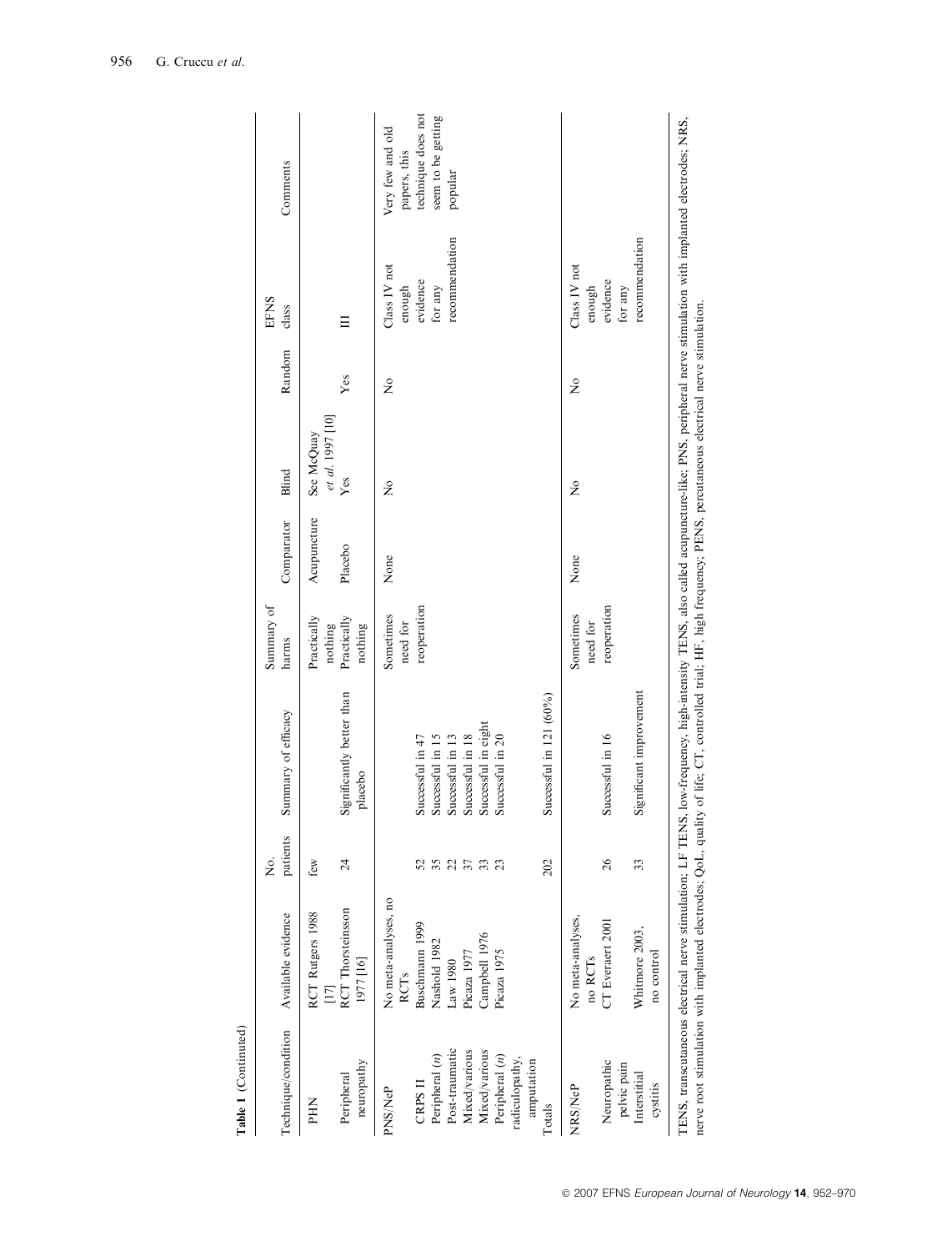|                     | Volume of evidence               |                      |                           |                             |               |                               |
|---------------------|----------------------------------|----------------------|---------------------------|-----------------------------|---------------|-------------------------------|
| Indication          | [no. trials (no.<br>patients)]   | <b>EFNS</b><br>class | Summary of efficacy       | Summary of harms            | EFNS<br>grade | Comments                      |
|                     |                                  |                      |                           |                             |               |                               |
| FBSS                | Systematic review and            | $\Box$               | <b>RCTs</b>               | Most common complications   | $\mathbf{m}$  | PROCESS study:                |
|                     | meta-analysis                    |                      | Pain relief $\geq 50\%$ : | were:                       |               | Trial protocol published [27] |
|                     | Taylor et al. 2005 [21]          |                      | SCS 9/24 (37.5%) vs.      | Lead migration 361/2753     |               | First oral presentation at    |
|                     | and Cameron 2004                 |                      | reop. 3/26 (11.5%)        | $(13.2\%)$                  |               | EFIC Istanbul, Sept. 2006     |
|                     | $[20]$                           |                      | $(P=0.475)$ at            | Infection 100/2972 (3.4%)   |               | Final results in press [28]   |
|                     | [1 RCT (60)] (SCS vs.            |                      | 2 years                   | Lead breakage 250/2753      |               |                               |
|                     | reoperation)                     |                      | SCS 24/48 (48%) vs.       | $(9.1\%)$                   |               |                               |
|                     | $[1 \text{ cohort study } (44)]$ |                      | CMM 4/52 (9%)             | Hardware malfunction 80/    |               |                               |
|                     | [72 case series $(2956)$ ]       |                      | $P \, < \, 0.0001$ at     | 2753 (2.9%)                 |               |                               |
|                     | New primary studies              |                      | 6-months                  | Battery failure 35/2107     |               |                               |
|                     | [1 RCT $(100)$ ]                 |                      | Use of opioids:           | $(1.6\%)$                   |               |                               |
|                     | (SCS vs. CMM)                    |                      | SCS 3/23 vs. reop.        | Unwanted stimulation 65/    |               |                               |
|                     | PROCESS' Kumar                   |                      | $11/16$ ( $P = 0.0005$ )  | 2753 (2.4%)                 |               |                               |
|                     | et al. (2005, 2007)              |                      | at 2-years                | Most complications were not |               |                               |
|                     | [27, 28]                         |                      | SCS 25/48 (50%) vs.       | life threatening and could  |               |                               |
|                     | [6 cases series (361)]           |                      | CMM 31/52 (70%)           | usually be resolved by      |               |                               |
|                     | Kumar et al. 2006;               |                      | $(P = 0.058)$ at          | removing the device'.       |               |                               |
|                     | North et al. 2005iⅈ              |                      | 6 months                  | Overall 43% of patients     |               |                               |
|                     | [26]; Spincemaille               |                      | Case series               | experience one or more      |               |                               |
|                     | et al. 2005; Van                 |                      | Pain relief $\geq$ 50%:   | complications               |               |                               |
|                     | Buyten et al, 2003;              |                      | 62% (95% CI:              |                             |               |                               |
|                     | May et al. 2002                  |                      | $56 - 72$                 |                             |               |                               |
|                     |                                  |                      | Disability                |                             |               |                               |
|                     |                                  |                      | Pooled results across     |                             |               |                               |
|                     |                                  |                      | two case series show      |                             |               |                               |
|                     |                                  |                      | significant               |                             |               |                               |
|                     |                                  |                      | improvement in OD1        |                             |               |                               |
|                     |                                  |                      | following SCS with        |                             |               |                               |
|                     |                                  |                      | mean follow-up of         |                             |               |                               |
|                     |                                  |                      | 6 months                  |                             |               |                               |
|                     |                                  |                      | Quality of life           |                             |               |                               |
|                     |                                  |                      | Pooled results across     |                             |               |                               |
|                     |                                  |                      | two case series show      |                             |               |                               |
|                     |                                  |                      | significant               |                             |               |                               |
|                     |                                  |                      | improvement in SIP        |                             |               |                               |
|                     |                                  |                      | following SCS with        |                             |               |                               |
|                     |                                  |                      | mean follow-up of         |                             |               |                               |
|                     |                                  |                      | 6 months                  |                             |               |                               |
| Failed neck surgery | No evidence found                |                      |                           | As FBSS                     |               |                               |
| syndrome            |                                  |                      |                           |                             |               |                               |

Table 2 Summary of efficacy and safety of spinal cord stimulation (SCS)

Table 2 Summary of efficacy and safety of spinal cord stimulation (SCS)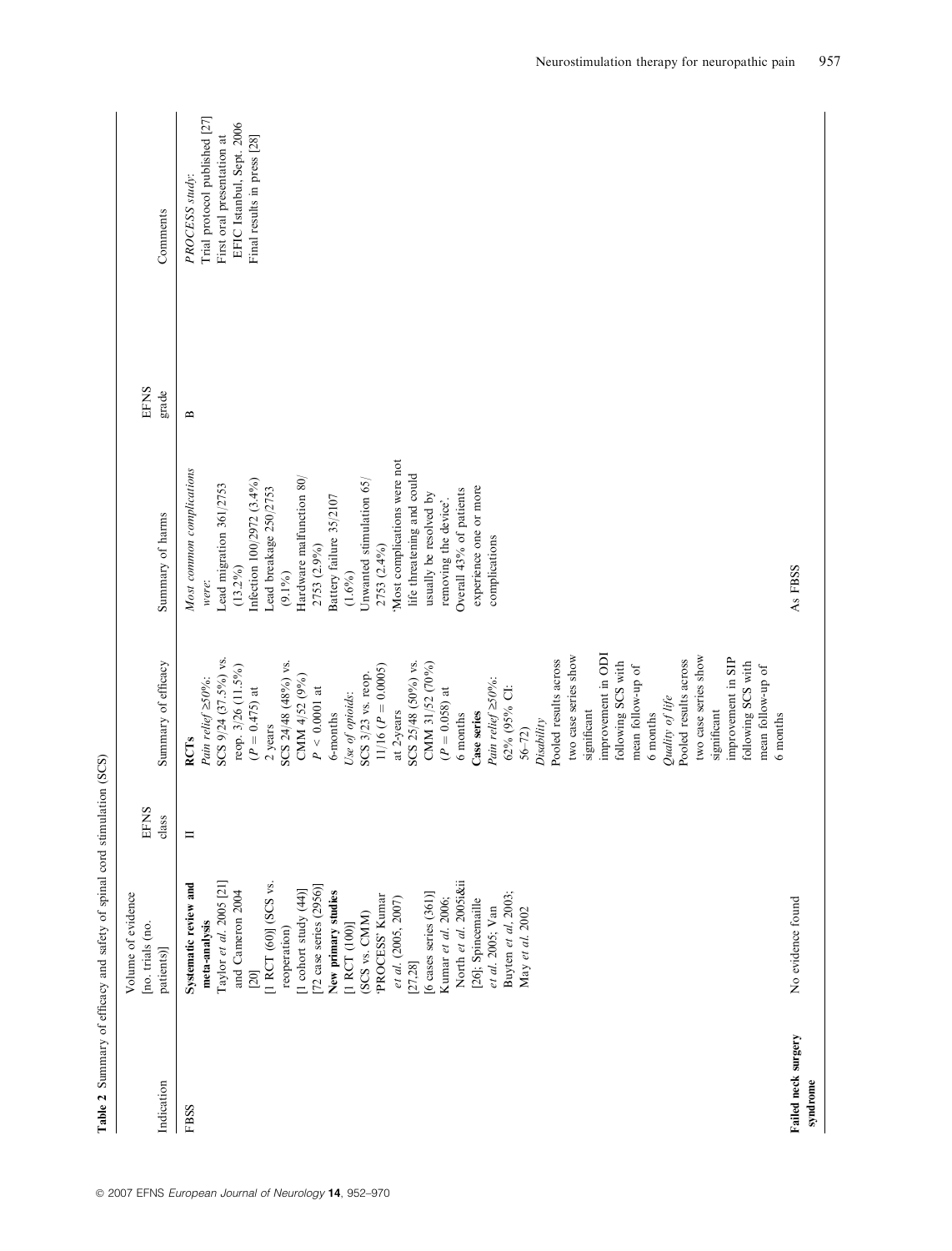| Indication              | Volume of evidence<br>[no. trials (no.<br>patients)                                                                                                                                                                                                                                                                                                                                                                                              | <b>EFNS</b><br>class                                                    | Summary of efficacy                                                                                                                                                                                                                                                                                                                                                                                                                                                                                                                                                                                                                                                                            | Summary of harms                                                              | <b>EFNS</b><br>grade              | Comments                                               |
|-------------------------|--------------------------------------------------------------------------------------------------------------------------------------------------------------------------------------------------------------------------------------------------------------------------------------------------------------------------------------------------------------------------------------------------------------------------------------------------|-------------------------------------------------------------------------|------------------------------------------------------------------------------------------------------------------------------------------------------------------------------------------------------------------------------------------------------------------------------------------------------------------------------------------------------------------------------------------------------------------------------------------------------------------------------------------------------------------------------------------------------------------------------------------------------------------------------------------------------------------------------------------------|-------------------------------------------------------------------------------|-----------------------------------|--------------------------------------------------------|
| CRPS                    | Overall [25 cases series<br>Taylor et al. 2006 and<br>$(500)$ ] $(12 \text{ case series})$<br>series in type II, five<br>$[20,21]$ [ $1RCT$ (54)]<br>above RCT Kemler<br>case series in both 1<br>New primary studies<br>Kumar et al. 2006;<br>5-year follow-up on<br>type I, eight cases<br>[2 cases series (61)]<br>Harke et al. 2005<br>Systematic review/<br>$-$ type I CRPS<br>et al. 2006 [30]<br>Cameron 2004<br>meta-analysis<br>and II) | $\begin{array}{ll} \text{Type I: II} \\ \text{Type II: IV} \end{array}$ | $(SD 2.8)$ vs. $0.4$ $(1.8)$<br>Disability: 3/3 studies<br>showed a significant<br>Change in VAS pain:<br>Pain relief $\geq$ 50: 67%<br>functional capacity<br>with SCS in CRPS<br>HRQoL following<br>Some evidence that<br>level of pain relief<br>therapy $-2.4$ (SD<br>Quality of life: 2/2<br>$(95% CI: 51-74)$<br>studies showed a<br>therapy: 0.2 (1.6)<br>2.5) vs. physical<br>SCS + physical<br>improvement in<br>type II patients<br>$(EQ-5D): -2.7$<br>$>$ CRPS type I<br>$P \, < \, 0.0001$ at<br>12 months and<br>following SCS<br>$P \, < \, 0.001$ at<br>RCT (at 6 and<br>Quality of life<br>improve in<br>significant<br>6-months<br>Case series<br>6-months<br>5-years)<br>SCS | experience one or more<br>Overall 33% of patients<br>complications<br>As FBSS | CRPS type II; D<br>CRPS type I: B |                                                        |
| Peripheral nerve injury | 2-centre mixed case<br>Lazorthes et al. 1995<br>One retrospective<br>series $[n = 152]$                                                                                                                                                                                                                                                                                                                                                          | $\geq$                                                                  | excellent at $\geq$ 2 years.<br>85% good and                                                                                                                                                                                                                                                                                                                                                                                                                                                                                                                                                                                                                                                   | Not disaggregated. Transient<br>paraparesis in 1/692 (whole<br>series)        | $\Box$                            | analgesic drug intake scored<br>Pain NRS, activity and |

Table 2 (Continued)

Table 2 (Continued)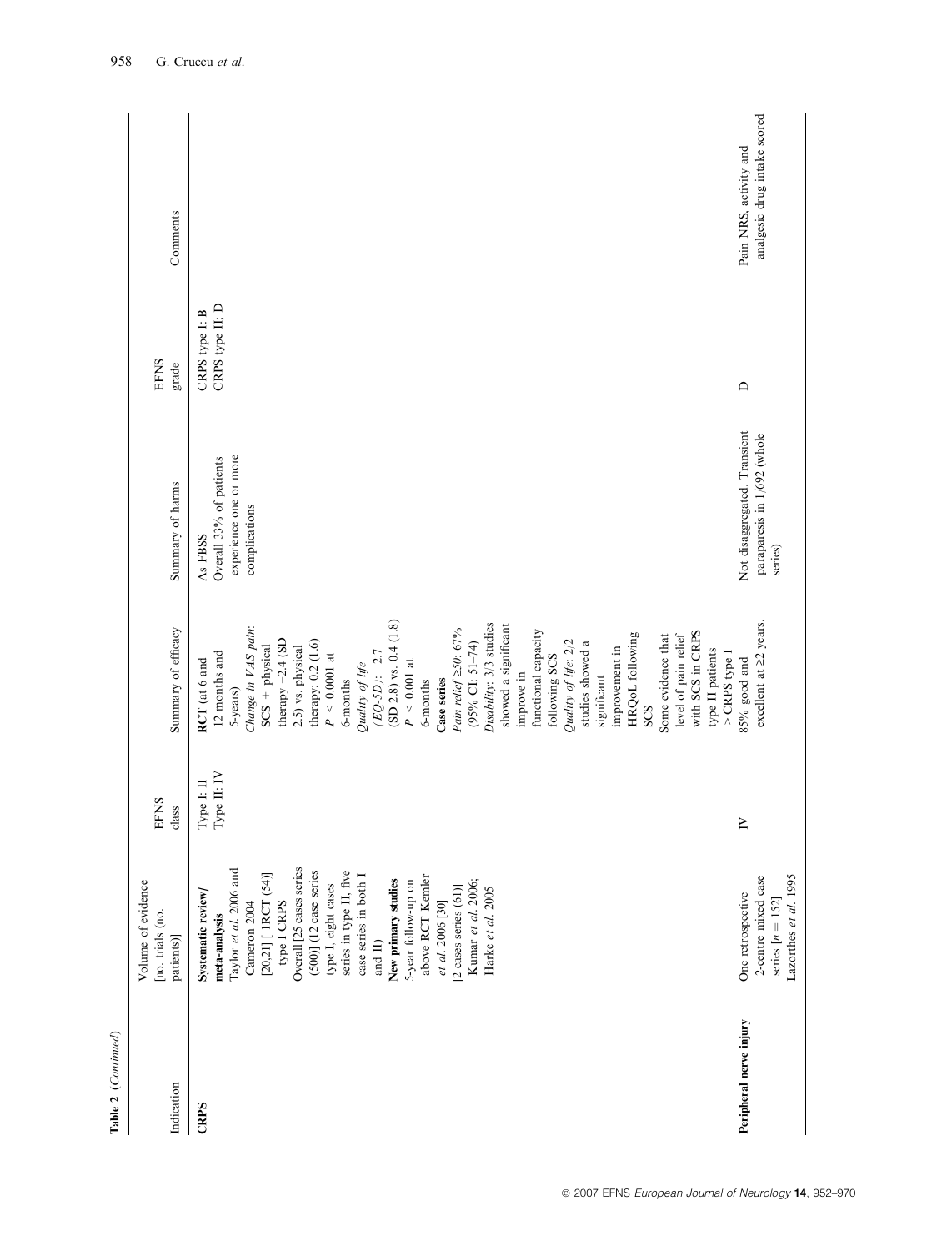| Indication                                               | Volume of evidence<br>[no. trials (no.<br>patients)                                                                                                                    | <b>EFNS</b><br>class | Summary of efficacy                                                                                                                                                                                                                                                                                                                                                                                | Summary of harms                                                                                  | <b>EFNS</b><br>grade | Comments                                                                                                                                                                                                    |
|----------------------------------------------------------|------------------------------------------------------------------------------------------------------------------------------------------------------------------------|----------------------|----------------------------------------------------------------------------------------------------------------------------------------------------------------------------------------------------------------------------------------------------------------------------------------------------------------------------------------------------------------------------------------------------|---------------------------------------------------------------------------------------------------|----------------------|-------------------------------------------------------------------------------------------------------------------------------------------------------------------------------------------------------------|
| Diabetic neuropathy                                      | One prospective case<br>Tesfaye et al. 1996;<br>Daousi et al. 2004<br>Kumar et al. 2006<br>mixed case series<br>One retrospective<br>series $[n = 8]$<br>$[n = 14]$    | $\geq$<br>$\geq$     | $>$ 50% relief in 5/6 at<br>$>$ 50% relief in 3/4 at<br>$>$ 50% relief in 4/4 at<br>3 years (background<br>7 years (background<br>$> 50\%$ relief in 12/14<br>$>$ 50% pain relief in<br>7 years (peak pain)<br>Increased by 150%<br>$6/8$ at 14 months<br>Exercise tolerance<br>$(6/7:$ one died at<br>and peak pain)<br>'long-term'<br>2 months)<br>Pain relief<br>Pain relief<br>in 6/6<br>pain) | Superficial infection in 2/8<br>Lead migration in 2/8<br>Skin reaction in 1/8                     | $\Box$               | position) function essential<br>Prospective VAS + McGill<br>Preservation of large fibre<br>Five outcome measures<br>(vibration and joint<br>Third party assessor<br>Sep. pain elements<br>Follow-up unclear |
| Other peripheral neuropathy                              | mixed case series<br>One retrospective<br>Kim et al. 2001<br>$[n = 23]$                                                                                                | ≧                    | $>$ 50% relief in 10/23<br>$(43.5\%)$ at 1 year<br>Pain relief                                                                                                                                                                                                                                                                                                                                     | Not disaggregated                                                                                 | $\square$            |                                                                                                                                                                                                             |
| Post-herpetic neuralgia                                  | case series (3 mixed)<br>Four retrospective<br>[10; 28; 8; 4(50)]<br>Kumar et al. 2006;<br>Harke et al. 2002;<br>Meglio et al. 1989<br>Sanchez-Ledesma<br>et al. 1989  | $\geq$               | Medication stopped in<br>Significant long-term<br>Opioids stopped in<br>in 38/50 (pooled)<br>Pain relief<br>21/31<br>$18/19$                                                                                                                                                                                                                                                                       | Leads replaced in three to<br>Receiver failure in one<br>Lead fracture in one<br>improve coverage | $\Box$               | Success varies between series<br>due to variable<br>deafferentation                                                                                                                                         |
| Brachial plexus damage/avulsion<br>Intercostal neuralgia | Hood; Siegfried 1984<br>case series (2 mixed)<br>Simpson et al. 2003<br>No evidence found<br>specific diagnosis<br>Two retrospective<br>relating to this<br>[8; 8(16)] | ≧                    | Significant relief in<br>Pain relief<br>8/16                                                                                                                                                                                                                                                                                                                                                       | Nil, or not disaggregated                                                                         | $\Box$               | Different scoring methods<br>relevant nerve roots not<br>Evidence of full avulsion<br>(cf damage) of specific<br>always given                                                                               |

Table 2 (Continued)

Table 2 (Continued)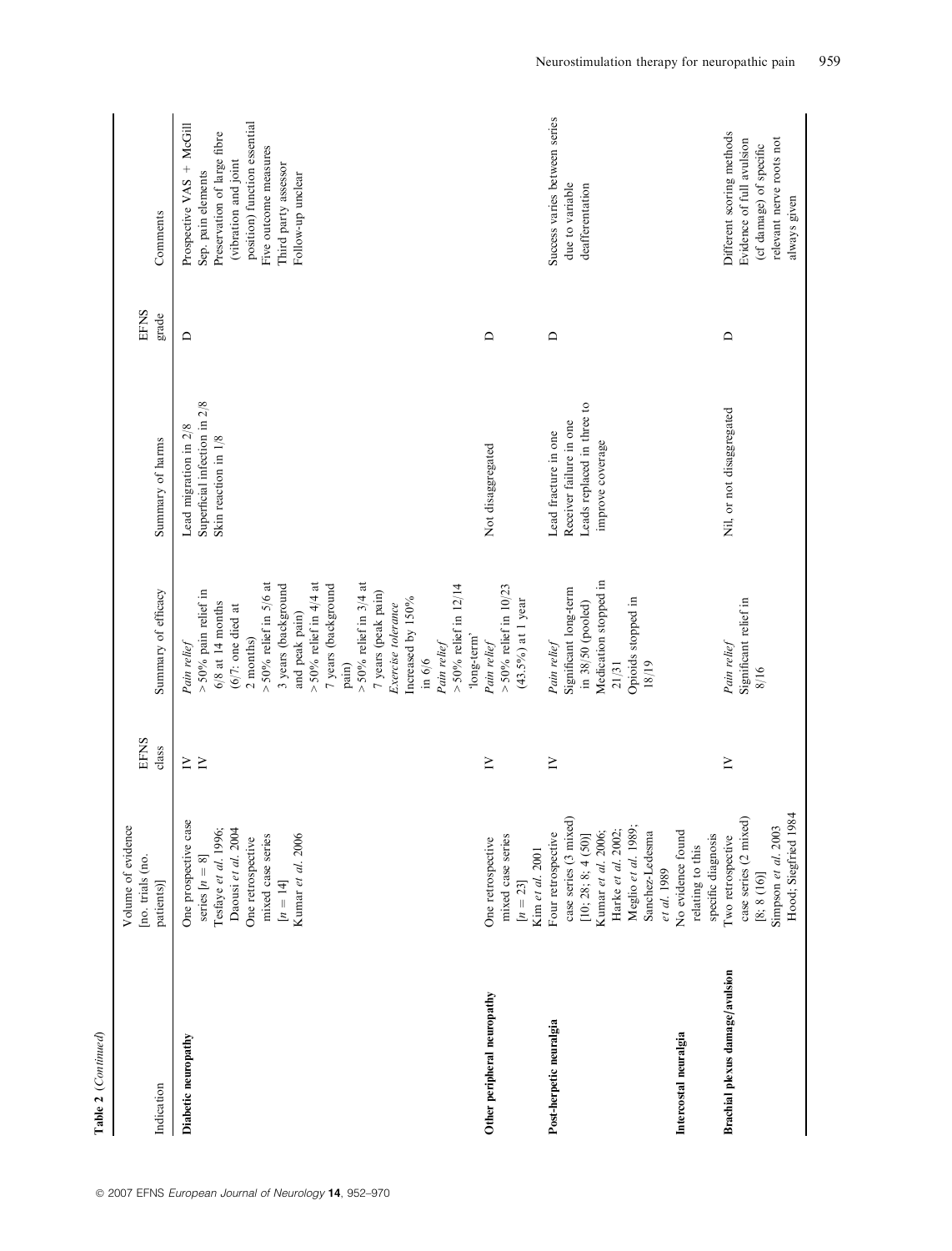| Indication                                                             | Volume of evidence<br>[no. trials (no.<br>patients)                                                                                                                                                                                                       | <b>EFNS</b><br>class | Summary of efficacy                                                                                                                                                                                                                                                                                                                                                                                                                                                                                                         | Summary of harms                                                                                                                     | <b>EFNS</b><br>grade | Comments                                                                                                                                                                                                      |
|------------------------------------------------------------------------|-----------------------------------------------------------------------------------------------------------------------------------------------------------------------------------------------------------------------------------------------------------|----------------------|-----------------------------------------------------------------------------------------------------------------------------------------------------------------------------------------------------------------------------------------------------------------------------------------------------------------------------------------------------------------------------------------------------------------------------------------------------------------------------------------------------------------------------|--------------------------------------------------------------------------------------------------------------------------------------|----------------------|---------------------------------------------------------------------------------------------------------------------------------------------------------------------------------------------------------------|
| (phantom and stump)<br><b>Amputation pain</b>                          | Krainick + Thoden<br>Lazorthes et al. 1995;<br>1989; Krainick et al.<br>Three retrospective<br>[25; 9; 61 (95)]<br>Simpson 1991<br>case series<br>1975                                                                                                    | Σ                    | Krainick's series: 56% of 61 had<br>> 50% relief (early), dropping<br>excellent long-term (22 years)<br>Lazorthes: 60% of 25 good or<br>to 43% (late). Reduced drug<br>Mixed – stump/phantom not<br>Significant relief in 7/14<br>Significant relief in 5/9<br>intake correlated<br>Phantom pain<br>Stump pain<br>specified                                                                                                                                                                                                 | Surgical revisions 31%<br>Infection 1.6%                                                                                             | ≏                    | Phantom and stump pains<br>not always distinguished                                                                                                                                                           |
| Facial pain (trigeminopathic)<br>spinal cord origin<br>Central pain of | Five retrospective case<br>series $(4 \text{ mixed})$ [19;<br>Insufficient evidence<br>11; 101; 9; 35 (175)<br>Barolat et al. 1998;<br>1989; Tasker et al.<br>1995; Meglio et al.<br>Kumar et al. 2006;<br>1995; Cioni et al.<br>Lazorthes et al.<br>1992 | Σ                    | excellent at $\geq$ 2 years (Lazorthes;<br>five outcome measures in 15/19<br>$n = 101$ ). Pain relief, analgesic<br>b) MS: long-term pain relief on<br>complete: 0/11 significant relief<br>a) cord injury: 15/62 significant<br>surgery, viral etc: 34% good/<br>long term pain relief overall<br>incomplete: 11/33 significant<br>c) mixed incl trauma, tumour<br>drug intake and activity<br>bowel/sphincter function<br>Gait improved in 15/19<br>improved in 16/28<br>(no details)<br>Pain relief<br>(Kumar)<br>relief | Not stated/not disaggregated<br>Electrode dislodgement 1/9<br>Superficial infection 1/9<br>Aseptic meningitis 1/9<br>in four studies | $\Box$               | sensory deficit the better the<br>Much greater success where<br>clinically incomplete lesion<br>Completeness of lesion not<br>sensory status: the less<br>Success correlates with<br>always stated<br>results |
| Central pain of brain origin                                           | Katayama et al. 2001;<br>case series (1 mixed)<br>Simpson 1991 [39]<br>Two retrospective<br>[45; 10(55)]                                                                                                                                                  | $\geq$               | $>60\%$ reduction in VAS in 3/45<br>Significant in 6/55<br>Pain relief                                                                                                                                                                                                                                                                                                                                                                                                                                                      | Not stated/not disaggregated                                                                                                         | $\Box$               |                                                                                                                                                                                                               |
| MS, multiple sclerosis.                                                |                                                                                                                                                                                                                                                           |                      | CMM, conventional medical management; ODI, Oswestry Disability Index; SIP, sickness impact profile; VAS, visual analogue scale; HRQoL, health-related quality of life; NRS, numerical rating scale;                                                                                                                                                                                                                                                                                                                         |                                                                                                                                      |                      |                                                                                                                                                                                                               |

Table 2 (Continued)

 ${\bf Table ~2}~(Continued)$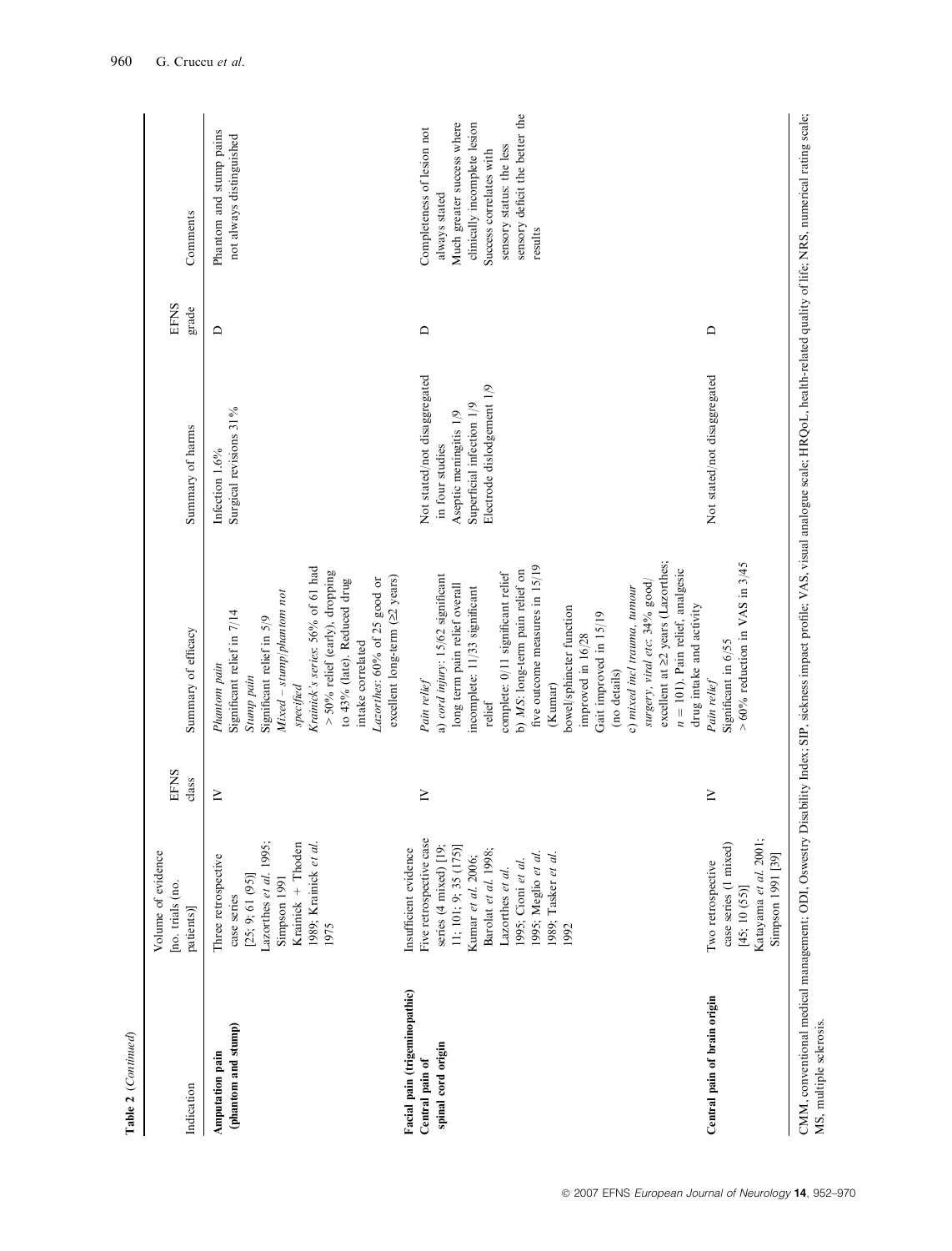## Evidence identified

We identified a number of systematic reviews and meta-analyses [20–22] and a few narrative but detailed reviews [23–25]. The majority of systematic reviews, as well as primary studies, to date have focused on patients with failed back surgery syndrome (FBSS) or complex regional pain syndrome (CRPS). Concerning FBSS there are two class-II RCTs, the first showing that SCS is more effective than reoperation [26] and the second that its addition is more effective than conventional medical care alone [27,28]. In these trials the responders (pain relief  $>50\%$ ) to SCS were 47–48% vs. 9–12% with comparator, at 6–24 months. In the pooled data from case series in 3307 FBSS patients, the proportion of responders was 62%. In CRPS type I, results and evidence level are also good, with a single class-II RCT of SCS compared with conventional care alone [29,30]. In this RCT, SCS reduced the visual analogue scale score by a mean 2.6 cm more than comparator at 6 months and by 1.7 cm at 5 years. In the pooled data from case series ( $n = 561$ ) in CRPS I and II, the proportion of responders was 67%. Both RCTs and case series have also found significant improvement in functional capacity and quality of life. In a pooled safety analysis of SCS across all indications, the undesired events were mostly dysfunction in the stimulating apparatus: lead migration (13.2%), lead breakage (9.1%), and other minor hardware problems [20]. Also the medical complications were minor and never life threatening and were usually solved, like the hardware problems, by removing the device. The overall infection rate was 3.4%.

The effect of SCS has also been studied in many other conditions. We found positive case series evidence for CRPS II, peripheral nerve injury, diabetic neuropathy, PHN, brachial plexus damage, amputation (stump and phantom pains) and partial spinal cord injury, and negative evidence for central pain of brain origin, nerve root avulsion and complete spinal cord transection. However, all reports are class IV, thus preventing any firm conclusion. The efficacy and safety outcomes of SCS are detailed by indication in Table 2.

## Recommendations

We found level B evidence for the effectiveness of SCS in FBSS and CRPS I. The available evidence is also positive for CRPS II, peripheral nerve injury, diabetic neuropathy, PHN, brachial plexus lesion, amputation (stump and phantom pains) and partial spinal cord injury, but still requires confirmatory comparative trials before the use of SCS can be unreservedly recommended in these conditions.

## Deep brain stimulation

Deep brain stimulation for the treatment of medically refractory chronic pain preceded the gate theory [31]. Deep brain targets in current use include the sensory (ventral posterior) thalamus and periventricular gray matter (PVG) contralateral to the pain if unilateral, or bilaterally if indicated. Both sites have been targets of analgesic DBS for three decades [32,33]. After accurate target localization using MRI, stereotactic computerized tomography and brain atlas co-registration as appropriate, an electrode is stereotactically inserted into subcortical cerebrum under local anesthesia. The electrodes are connected to a subcutaneous IPG, placed in the chest or abdomen.

The mechanisms by which DBS relieves pain remain unclear. Animal experiments have shown that thalamic stimulation suppressed deafferentation pain, most probably via thalamo-corticofugal descending pathways. Autonomic effects of PVG stimulation are under investigation, a positive correlation between analgesic efficacy and magnitude of blood pressure reduction have been demonstrated in humans [34]. It is currently believed that stimulation of ventral PVG engages nonopioid dependent analgesia commensurate with passive coping behaviour whereas stimulation of dorsal PVG involves opioid-related 'fight or flight' analgesia with associated autonomic effects [34]. The effect of frequency, lower frequencies (5–50 Hz) being analgesic and higher frequencies  $(>70 \text{ Hz})$  pain-provoking, suggests a dynamic model whereby synchronous oscillations modulate pain perception.

As with any implanted technique of neurostimulation for treating pain, patient selection is a major challenge. Trial stimulation via externalized leads can identify those in whom DBS is not efficacious or poorly tolerated [35,36]. However, successful trial stimulation has not resulted in long-term success for up to half of cases. Contraindications include psychiatric illness, uncorrectable coagulopathy, and ventriculomegaly precluding direct electrode passage to the surgical target [37].

## Evidence identified

We identified several reviews and one meta-analysis [37], which conclude that DBS is more effective for nociceptive pain than for neuropathic pain (63% vs. 47% long-term success). In patients with neuropathic pain, moderately higher rates of success were seen in patients with peripheral lesions (phantom limb pain, radiculopathies, plexopathies and neuropathies) [37]. We identified a number of primary studies, for 623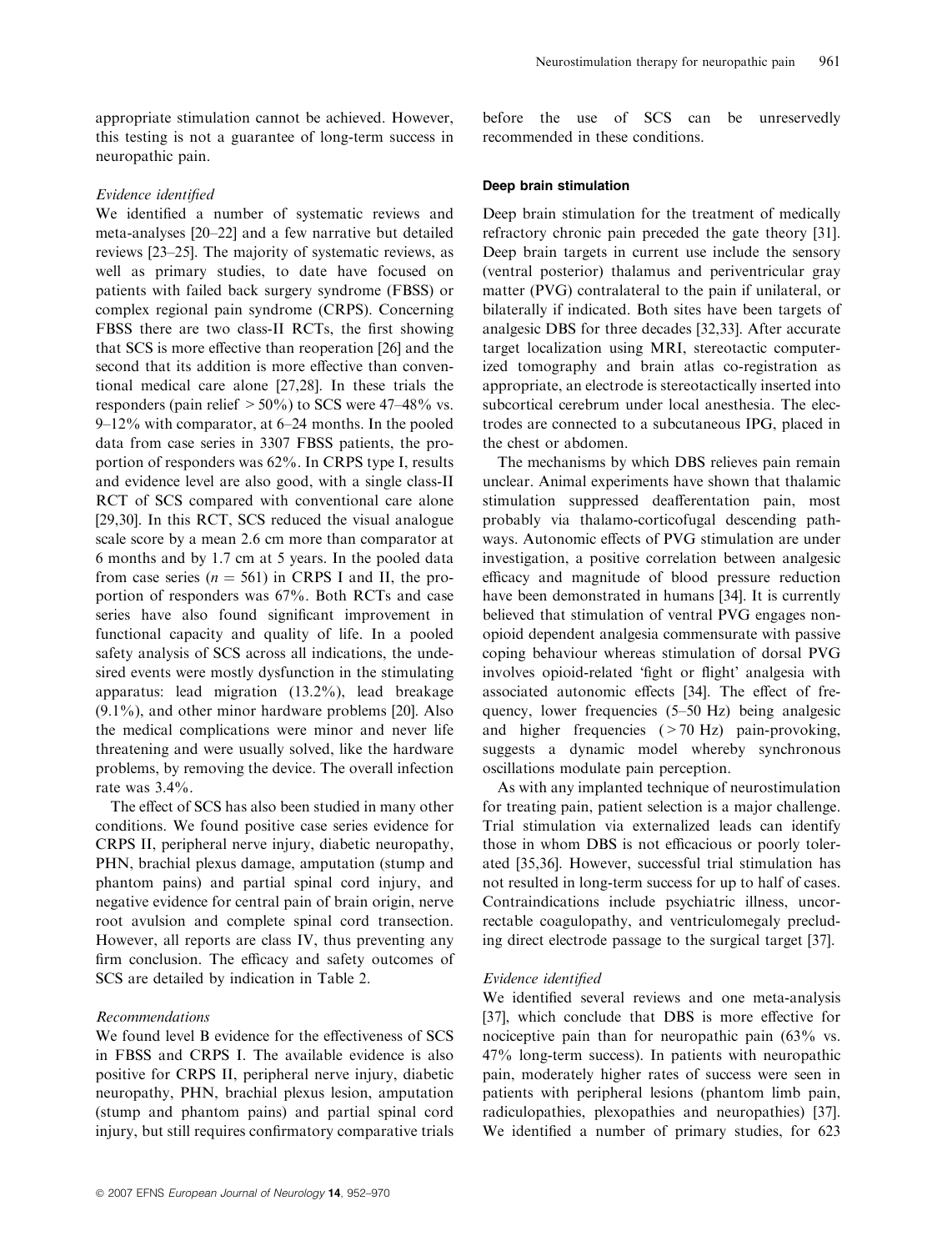patients and a mean success rate of 46% at long-term (Table 3). However, most studies, were class-IV case series. Amongst these, two studies (Table 4) targeted the somatosensory thalamus or PAG/PVG, using current standards of MRI in target localization and current DBS devices: one study, in 15 patients with central post-stroke pain (CPSP), considered DBS successful (pain relief  $>30\%$ ) in 67% of patients at long-term [36]; the other, in 21 patients with various neuropathic pain conditions, concluded that DBS had low efficacy, with only 24% of patients maintaining long-term benefit (i.e. they were willing to keep using DBS after 5 years) none of these patients having CPSP [38]. Another study, comparing the efficacy of SCS, DBS (targeting the thalamus) and MCS in 45 patients with CPSP, reported DBS success in only 25% of patients [39]. The other studies were more than a decade old and had various targets; their results are summarized by clinical indication in Table 5 and by stimulation target in Table 6.

### Recommendations

For the use of DBS there is weak positive evidence in peripheral neuropathic pain including pain after amputation and facial pain (expert opinion requiring confirmatory trials). In CPSP, DBS results are equivocal and require further comparative trials.

### Motor cortex stimulation

During the past decade MCS has emerged as a promising tool for the treatment of patients with drugresistant neuropathic pain. The technique consists in implanting epidural electrodes over the motor strip. Electrodes are most commonly introduced through a frontoparietal craniotomy (40  $\times$  50 mm) over the central area, under general anaesthesia, or through a simple burr hole under local anaesthesia. The craniotomy technique minimizes the risk for epidural haematoma and renders easier the use of electrophysiological techniques to localize the central sulcus, usually with SEPs

| Table 3 Summary of deep brain stimulation studies |  |  |  |  |
|---------------------------------------------------|--|--|--|--|
|---------------------------------------------------|--|--|--|--|

| Study                         | Type of study           | Number of<br>patients<br>implanted | Number successful<br>at long-term<br>follow-up $(\% )$ | Follow-up<br>time (months);<br>range (mean) | EFNS class |
|-------------------------------|-------------------------|------------------------------------|--------------------------------------------------------|---------------------------------------------|------------|
| Richardson & Akil (1977) [33] | Prospective case series | 30                                 | 18 (60)                                                | $1 - 46$                                    | IV         |
| Plotkin (1980)                |                         | 10                                 | 40                                                     | 36                                          | IV         |
| Shulman et al. (1982)         |                         | 24                                 | 11(46)                                                 | ( > 24)                                     | IV         |
| Young et al. (1985)           |                         | 48                                 | 35(73)                                                 | $2 - 60(20)$                                | IV         |
| Hosobuchi (1986)              |                         | 122                                | 94 (77)                                                | $24 - 168$                                  | IV         |
| Levy et al. (1987) [53]       |                         | 141                                | 42(12)                                                 | $24 - 168(80)$                              | IV         |
| Siegfried (1987)              |                         | 89                                 | 38(43)                                                 | < 24                                        | IV         |
| Gybels et al. (1993)          |                         | 36                                 | 11(31)                                                 | 48                                          | IV         |
| Kumar et al. (1997) [12]      |                         | 68                                 | 42(62)                                                 | $6 - 180(78)$                               | IV         |
| Katayama et al. (2001) [39]   |                         | 45                                 | 11(25)                                                 | N/A                                         | III        |
| Hamani et al. (2006) [38]     |                         | 21                                 | 5(24)                                                  | $2 - 108(24)$                               | IV         |
| Owen et al. (2006) [35]       |                         | 34                                 | 12(35)                                                 | $1-44(19)$                                  | IV         |

Table 4 Summary of efficacy and safety of deep brain stimulation by indication from recent and currently applicable studies

| Indication                                               | Volume of<br>evidence no. trials<br>(no. patients) | <b>EFNS</b><br>class | Summary of<br>efficacy $(\% )$ | Summary of safety                                   |
|----------------------------------------------------------|----------------------------------------------------|----------------------|--------------------------------|-----------------------------------------------------|
| Amputation pain                                          | 2(5; 1)                                            | IV                   | 100:100                        | No indication specific                              |
| (phantom and stump)                                      |                                                    |                      |                                | complications: four                                 |
| Post-stroke                                              | 2(16; 8)                                           | IV                   | 69:0                           | wound infections; two                               |
| Facial pain (trigeminopathic)                            | 2(4; 4)                                            | IV                   | 100:25                         | DBS lead fractures; one                             |
| Cephalalgia not including<br>trigeminopathic facial pain | 2(3; 1)                                            | IV                   | 100; N/A                       | intra-operative seizure;<br>one post-operative burr |
| Central pain of spinal cord origin                       | 2(2; 4)                                            | IV                   | 0:25                           | hole site erosion                                   |
| Multiple sclerosis pain                                  | 1(2)                                               | IV                   | 50                             |                                                     |
| Other and trauma                                         | 2(4; 1)                                            | IV                   | 75:100                         |                                                     |

Pain assessment used at least one of VAS (visual analogue scale); MPQ (McGill pain questionnaire); N1T (N-of-1 trial); HRQoL, health-related quality of life; NRS, numerical rating scale. Only VAS-related outcomes using a threshold of  $>50\%$  improvement are shown here.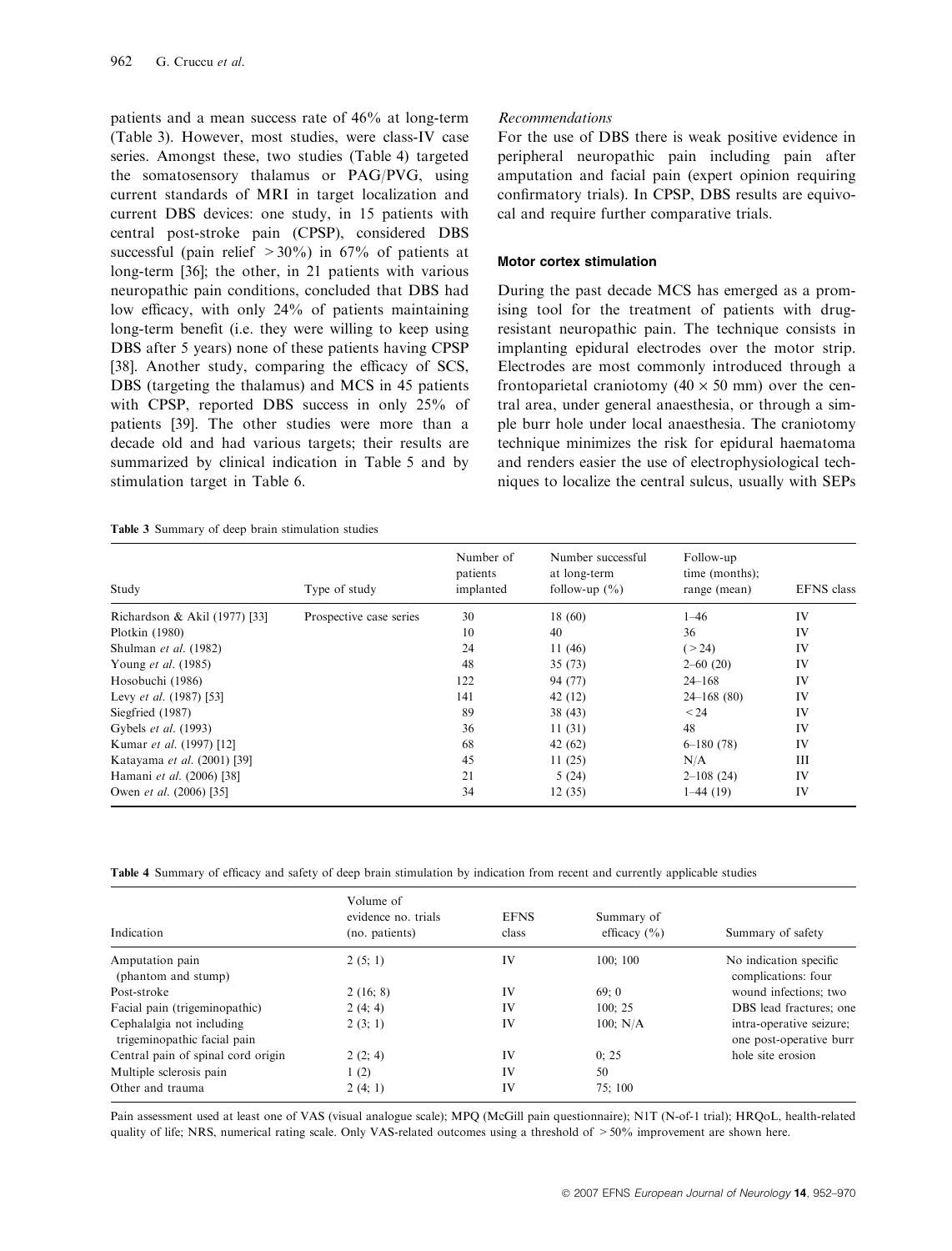| Indication                             | Volume of<br>evidence<br>(no. patients) | Success on initial<br>stimulation | Success on chronic<br>stimulation | Long-term<br>percentage success |
|----------------------------------------|-----------------------------------------|-----------------------------------|-----------------------------------|---------------------------------|
| Amputation pain<br>(phantom and stump) | 9                                       |                                   | 4                                 | 44                              |
| Post-stroke pain                       | 45                                      | 24                                | 14                                | 31                              |
| <b>FBSS</b>                            | 59                                      | 54                                | 46                                | 78                              |
| Peripheral nerve injury                | 44                                      | 36                                | 31                                | 70                              |
| Post-herpetic neuralgia                | 11                                      | 6                                 |                                   | 36                              |
| Intercostal neuralgia                  |                                         |                                   |                                   | 25                              |
| Brachial plexus damage/avulsion        | 12                                      |                                   | 6                                 | 50                              |
| Malignancy pain                        | 23                                      | 19                                | 15                                | 65                              |
| Facial pain (trigeminopathic)          | 32                                      | 21                                | 12                                | 38                              |
| Central pain of spinal cord origin     | 47                                      | 28                                | 20                                | 43                              |
| Other                                  | 35                                      | 28                                | 22                                | 63                              |

| Table 5 Summary of efficacy and safety of deep brain stimulation by indication from other, older studies (after Bittar et al. 2005) [37] |  |
|------------------------------------------------------------------------------------------------------------------------------------------|--|
|------------------------------------------------------------------------------------------------------------------------------------------|--|

Table 6 Summary of efficacy and anatomical targets from other, older studies (after Bittar et al. 2005 [5])

| Anatomical site<br>of DBS | Volume of<br>evidence no.<br>patients | Number<br>successful<br>long-term | Percentage<br>success |
|---------------------------|---------------------------------------|-----------------------------------|-----------------------|
| <b>PVG</b>                | 148                                   | 117                               | 79                    |
| PVG and<br>ST or IC       | 55                                    | 48                                | 87                    |
| <b>ST</b>                 | 100                                   | 58                                | 58                    |
| ST or IC                  | 16                                    | 6                                 | 38                    |

PVG, periventricular gray matter; ST, sensory thalamus; IC, internal capsule.

concomitant to MRI-guided 'neuronavigation'. Intraoperative cortical stimulation with clinical assessment or EMG recordings can help to determine the position of the electrodes. One or two quadripolar electrodes are implanted over the motor representation of the painful area, either parallel or orthogonal to the central sulcus. The electrode is connected to a subcutaneous IPG. The stimulation parameters are optimized post-operatively, keeping the intensity below motor threshold, and the stimulation is usually set on cyclic mode (alternating 'on' and 'off' periods).

The mechanism of action of MCS remains hypothetical. Tsubokawa et al. [40] showed that MCS attenuated abnormal thalamic hyperactivity after spinothalamic transection in cats, and considered that such effect involved retrograde activation of somatosensory cortex by cortico-cortical axons [41]. However, positron-emission tomography and SEPs failed to show any significant activation of sensory-motor cortex during MCS, whilst a strong focal activation was observed in thalamus, insula, cingulate-orbitofrontal junction and brainstem [42,43], suggesting that MCS-induced pain relief may relate to (i) top-down activation of descending pain control systems going from motor cortex to thalamus, and perhaps to motor brainstem nuclei and (ii) blunting of affective reactions to pain via activation of orbitofrontal-perigenual cingulate cortex [43]. Both hypotheses have received recent support from studies in animals and in humans [44–46]. The fact that many of the regions activated by MCS contain high levels of opioid receptors suggests that long-lasting MCS effects may also involve secretion of endogenous opioids.

Eligible patients should be resistant or intolerant to main drugs used for neuropathic pain [1,2]. Some studies include pre-operative sessions of transcranial magnetic stimulation, which is regarded predictive of the MCS outcome (see Repetitive transcranial magnetic stimulation). Candidates to MCS have sometimes experienced failure of other neurosurgical procedures, such as radicellectomy (DREZ-lesion), anterolateral cordotomy, trigeminal nerve surgery or SCS.

#### Evidence identified

Our search disclosed no systematic review or metaanalysis, but found a relatively large number of studies (mostly case series) on CPSP and facial neuropathic pain. In CPSP, we extracted 143 non-overlapping patients from 20 case series: the average proportion of success was about 50%. Slightly better results (60% of responders, based on 60 patients from eight series) were obtained in facial neuropathic pain, central or peripheral. Most of these case series were class IV. Two studies can be classified as class III, because they had a comparator (results of other treatments, surgical or pharmacological), and outcome assessment and treatment were dissociated: Katayama et al. [39]. had a 48% success rate in patients with CPSP and Nuti et al. [4]. A 52% success rate in 31 patients with various neuropathic pain conditions, mostly CPSP. One of these papers provided follow-up results up to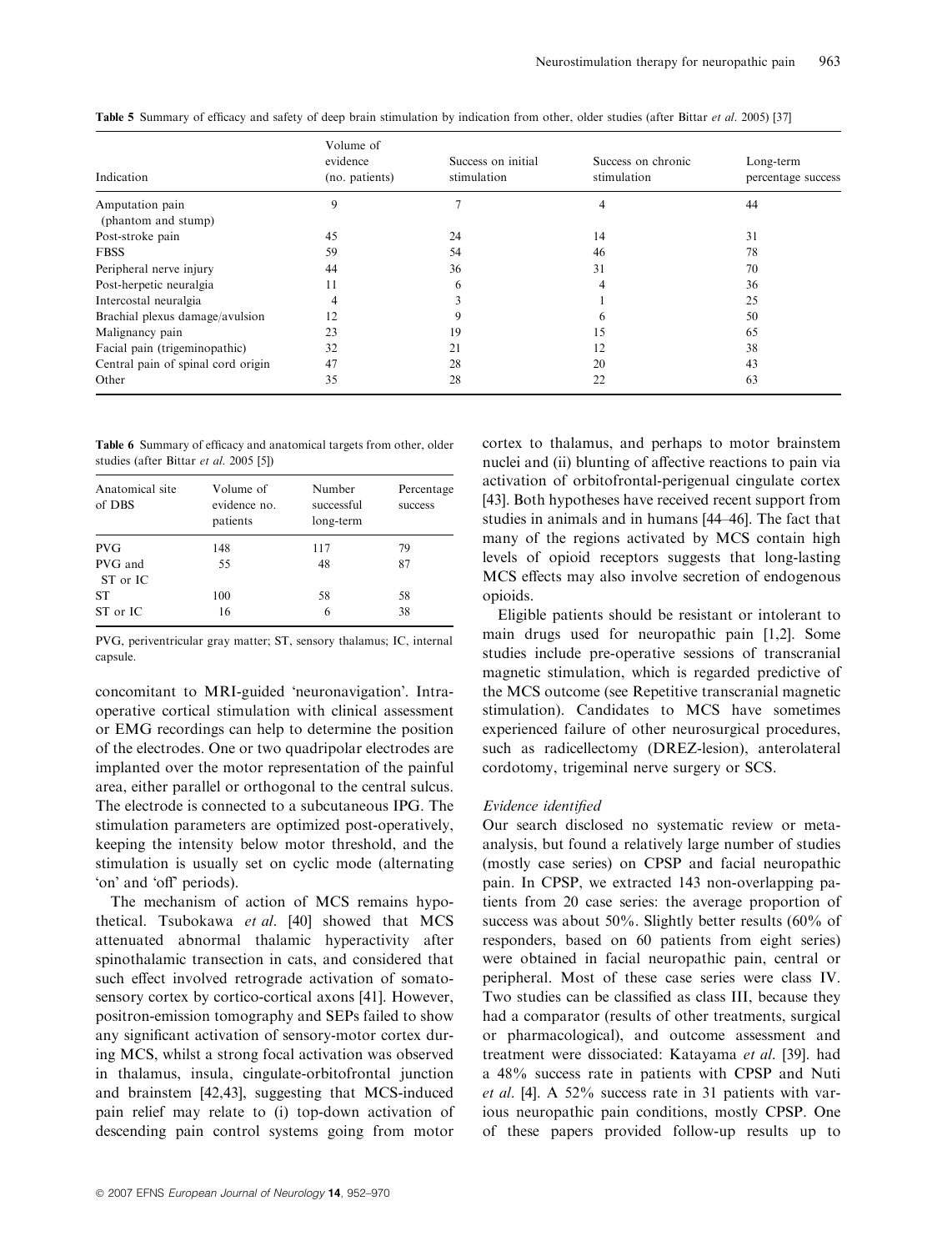4 years [4]. In phantom pain, brachial plexus or nerve trunk lesion, spinal cord lesions or CRPS, we only found case reports. Most common undesired events were related to some malfunction of the stimulating apparatus (e.g. unexpected battery depletion). Seizures, wound infection, sepsis, extradural haematoma, and pain induced by MCS have also been reported. Overall 20% of patients experience one or more complications, in general of benign nature. Details of the search with summary of benefits/harms can be found in Table 7 and 8.

## Recommendations

There is level C evidence (two convincing class III studies, 15–20 convergent class IV series) that MCS is useful in 50–60% of patients with CPSP and central or peripheral facial neuropathic pain, with small risk of medical complications. The evidence about any other condition remains insufficient.

#### Repetitive transcranial magnetic stimulation

The use of rTMS in patients with chronic pain aims at producing analgesic effects by means of a non-invasive cortical stimulation [47]. The stimulation is performed by applying on the scalp, above a targeted cortical region, the coil of a magnetic stimulator. A focal stimulation using a figure-of-eight coil is mandatory. The intensity of stimulation is expressed as a percentage of the motor threshold of a muscle at rest in the painful territory. The stimulation is performed just below motor threshold. The frequency and the total number of delivered pulses depend on the study. One single session should last at least 20 min and should include at least 1000 pulses. Daily sessions can be repeated for one or several weeks. There is no induced pain and no need for anaesthesia or for hospital stay during the treatment.

The rationale is the same as for implanted MCS. The stimulation is thought to activate some fibres that run

#### Table 7 Summary of efficacy and safety of MCS in CPSP

| Indication  | Volume of<br>evidence [no. trials<br>(no. patients)]                                                                                                                                                                                                                                                                                                                                                                                                                                                                                                                                                                                                                                                           | <b>EFNS</b> class                                           | Summary of efficacy                                                                                                                                                                                                                 | Summary of harms                                                                                                                                                                                                                                                                                                  | Comments                                                                                                                                                                                                                                                                                                                                                                                     |
|-------------|----------------------------------------------------------------------------------------------------------------------------------------------------------------------------------------------------------------------------------------------------------------------------------------------------------------------------------------------------------------------------------------------------------------------------------------------------------------------------------------------------------------------------------------------------------------------------------------------------------------------------------------------------------------------------------------------------------------|-------------------------------------------------------------|-------------------------------------------------------------------------------------------------------------------------------------------------------------------------------------------------------------------------------------|-------------------------------------------------------------------------------------------------------------------------------------------------------------------------------------------------------------------------------------------------------------------------------------------------------------------|----------------------------------------------------------------------------------------------------------------------------------------------------------------------------------------------------------------------------------------------------------------------------------------------------------------------------------------------------------------------------------------------|
| <b>CPSP</b> | Systematic review and<br>meta-analysis<br>None<br>Primary studies<br>$(1991 - 2006)$<br>No RCT<br>[20 cases series, with<br>much overlap (143<br>non-overlapping<br>patients)]<br>Rasche et al. 2006,<br>Nuti et al. 2005 [4]<br>$(+$ Mertens et al. 1999<br>+ G-Larrea et al. 1999)<br>$[43]$<br>Saitoh et al. 2003<br>$(+$ Saitoh <i>et al.</i> 2001)<br>Fukaya et al. 2003<br>+ Katayama et al. 2001 [39]<br>$+$ Katayama et al. 1998<br>+ Yamamoto et al. 1997<br>Nguyen et al. 2000<br>+ Nguyen et al. 2000<br>+ Nguyen et al. 1999<br>+ Nguyen et al. 1997<br>Nandi et al. 2002<br>Carroll et al. 2000<br>Fujii et al. 1997<br>Katayama et al. 1994<br>Tsubokawa et al. 1993<br>$+$ Tsubokaw et al. 1991 | All class IV<br>(unless indicated<br>otherwise)<br>III<br>Ш | Case series<br>$(8-45 \text{ cases})$<br>Satisfactory pain<br>relief $(\geq 50\%)$<br>reported<br>in $0-100\%$ of cases<br>(all series)<br>In series with $n >$<br>20 cases satisfactory<br>pain relief in<br>$48-52\%$ of patients | Most common<br>complications:<br>26% (battery failure,<br>seizures, wound<br>infection and sepsis)<br>Pain induced by MCS<br>Phantom pain<br>Extradural haematoma<br>Seizures<br>Hardware malfunction<br>Overall 20% of patients<br>experience one or more<br>complications and in<br>general of benign<br>nature | Many patient duplications<br>or reinterventions making<br>total nb of cases difficult<br>to calculate. Reports with<br>duplicated data were<br>pooled<br>Efficacy related to<br>pre-operative response<br>to drugs? (Yamamoto 1997,<br>$n = 28$<br>Efficacy related to sensory<br>symptoms? (Druot 2002,<br>$n = 11$<br>Efficacy related to motor<br>symptoms? (Katayama<br>1998, $n = 31$ ) |

CPSP, central post-stroke pain; MCS, motor cortex stimulation.

Drouot et al. 2002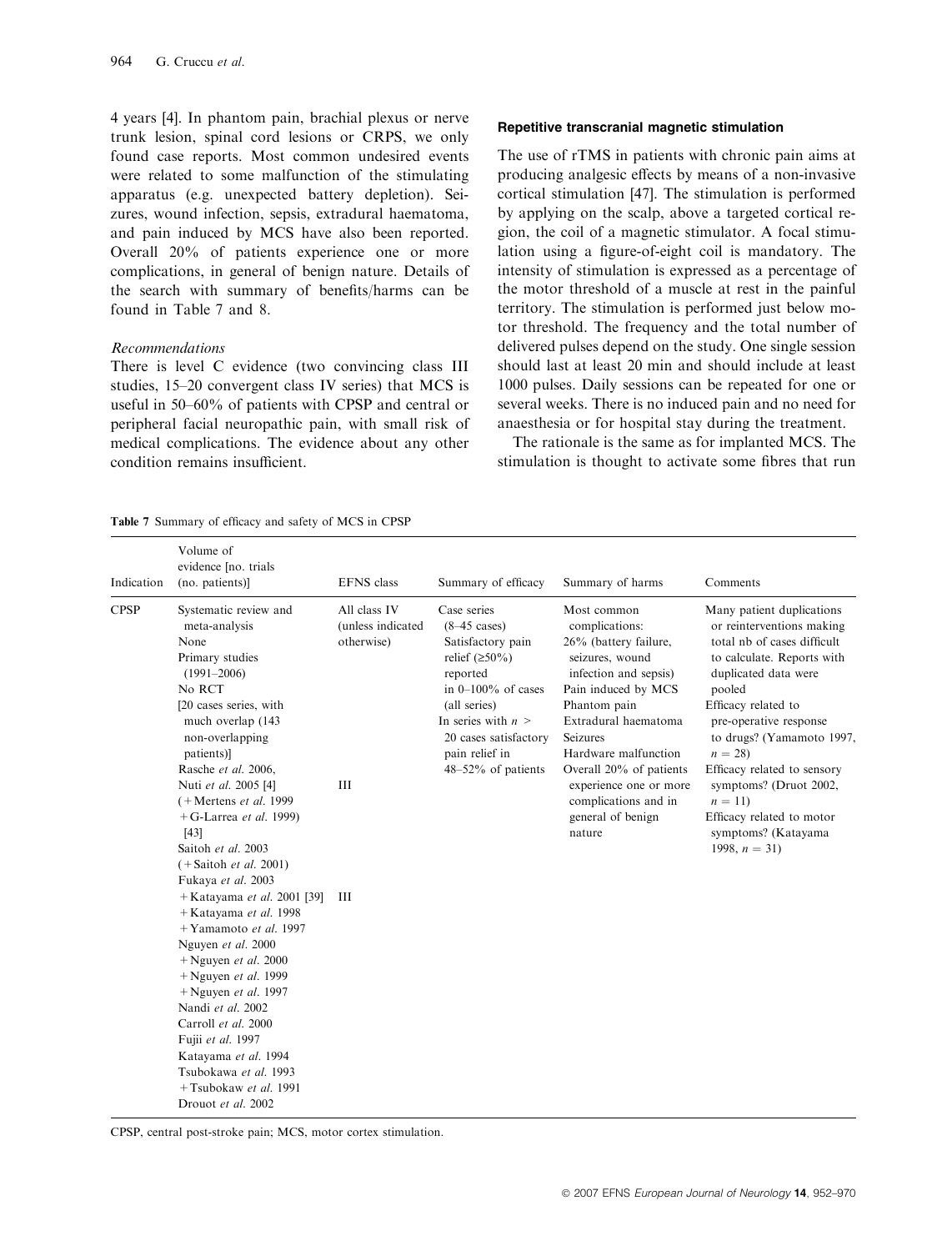| Indication  | Volume of evidence<br>[no. trials (no. patients)]                                                                                                                                                                                                                                                                                                                                                                                                                                    | <b>EFNS</b><br>class | Summary<br>of efficacy                                                                                                                                                                                                        | Summary of harms                                                                                                                                                                                                                                                                         | Comments                                                                                                                                                                                                  |
|-------------|--------------------------------------------------------------------------------------------------------------------------------------------------------------------------------------------------------------------------------------------------------------------------------------------------------------------------------------------------------------------------------------------------------------------------------------------------------------------------------------|----------------------|-------------------------------------------------------------------------------------------------------------------------------------------------------------------------------------------------------------------------------|------------------------------------------------------------------------------------------------------------------------------------------------------------------------------------------------------------------------------------------------------------------------------------------|-----------------------------------------------------------------------------------------------------------------------------------------------------------------------------------------------------------|
| Facial pain | Systematic review and<br>meta-analysis:<br>None<br>Primary studies $(1991-2006)$<br>No RCT<br>Case series (60 patients)<br>Rasche et al. 2006 (3/50)<br>Brown Ptiliss $2005(10/60)$<br>Nuti et al. 2005 [4] (5/60)<br>Drouot et al. 2002 (15)<br>Nguyen et al. 2000a (12/83)<br>$+$ Nguyen <i>et al.</i> 2000b same<br>$+$ Nguyen <i>et al.</i> 1999 same<br>+ Nguyen <i>et al.</i> 1997 (7/100)<br>Ebel et al. 1996 (7/43)<br>Katayama et al. 1994 (3/66)<br>Meyersonl 1993 (5/100) | All class IV         | Case series<br>Satisfactory pain<br>relief $(\geq 50\%)$<br>reported in $43-100\%$<br>of cases<br>(all series)<br>No series with $n > 20$<br>cases<br>Mean percent of<br>patients with<br>satisfactory pain<br>relief: $66\%$ | Most common<br>complications:<br>26% (battery failure, seizures,<br>wound infection and sepsis)<br>Pain induced by MCS<br>Extradural haematoma<br>Seizures<br>Hardware malfunction<br>Overall 20% of patients<br>experience one or more<br>complications, in general<br>of benign nature | Many patient duplications<br>or reinterventions making<br>total nb of cases difficult<br>to calculate. Reports with<br>duplicated data were pooled.<br>Small series but sometimes<br>long follow-up: 72 m |

Table 8 Summary of efficacy and safety of motor cortex stimulation in facial pain

MCS, motor cortex stimulation.

through the motor cortex and project to remote structures involved in some aspects of neuropathic pain processing (emotional or sensori-discriminative components). The method is non-invasive and can be applied to any patient with drug-resistant, chronic neuropathic pain, who could be candidate for the implantation of a cortical stimulator. As the clinical effects are rather modest and short-lasting beyond the time of a single session of stimulation, this method cannot be considered a therapy, except if the sessions of stimulation are repeated for several days or weeks.

#### Evidence identified

We identified some reviews, none systematic, and 14 controlled studies that used sham stimulations in crossover or parallel groups, 280 patients with definite neuropathic pain (CPSP, spinal cord lesions, trigeminal nerve, brachial plexus, or limb nerve lesions, phantom pain and CRPS II). Efficacy, rather than varying between pain conditions, mostly depends on stimulation parameters. There is consensus from two RCTs in patients with CPSP or various peripheral nerve lesions that rTMS of the primary motor cortex, when applied at low-frequency (i.e. 1 Hz or less), is ineffective (class II) [48,49]. Focal-coil stimulations at high-rate (5– 20 Hz), of long-duration (at least 1000 pulses) and possibly repeated sessions, induce pain relief ( $>30\%$ ) in about 50% of patients (class II/III) [50–52]. The effect begins a few days later and its duration is short, <1 week after a single session. Another important aspect is that a positive response to high-frequency rTMS is probably predictive of a positive outcome of subsequent chronic epidural MCS (class II) [49].

There is insufficient evidence for other indications or other techniques, including magnetic stimulation of the dorsolateral prefrontal cortex or the parietal cortex, as well as transcranial direct current stimulation. The efficacy and safety outcomes of transcranial magnetic stimulation are detailed in Table 9 and 10.

#### Recommendations

There is moderate evidence that rTMS of the motor cortex, using a figure-of-eight coil and high frequency (5–20 Hz) induces significant pain relief in CPSP and several other neuropathic pain conditions (level B). However, because the effect is modest and short-lasting, rTMS should not be used as the sole treatment in chronic neuropathic pain. It may be proposed for shortlasting pains or to identify suitable candidates for an epidural implant (MCS). In contrast, in the same pain conditions, low-frequency rTMS is probably ineffective (level B).

## General comments

Most trials on neurostimulation for pain relief did not comply with the requirements of evidence-based medicine (EBM), often because of the difficulty in using an adequate comparator for these stimulations. Level-B recommendations could however be drawn for some procedures in some pain conditions. Naturally, some neurostimulation procedures are relatively new, thus the available evidence is still sparse and it would be pre-mature to draw negative conclusions (Fig. 1).

Peripheral stimulations have been used very little in neuropathic pain. Acupuncture-like stimulations are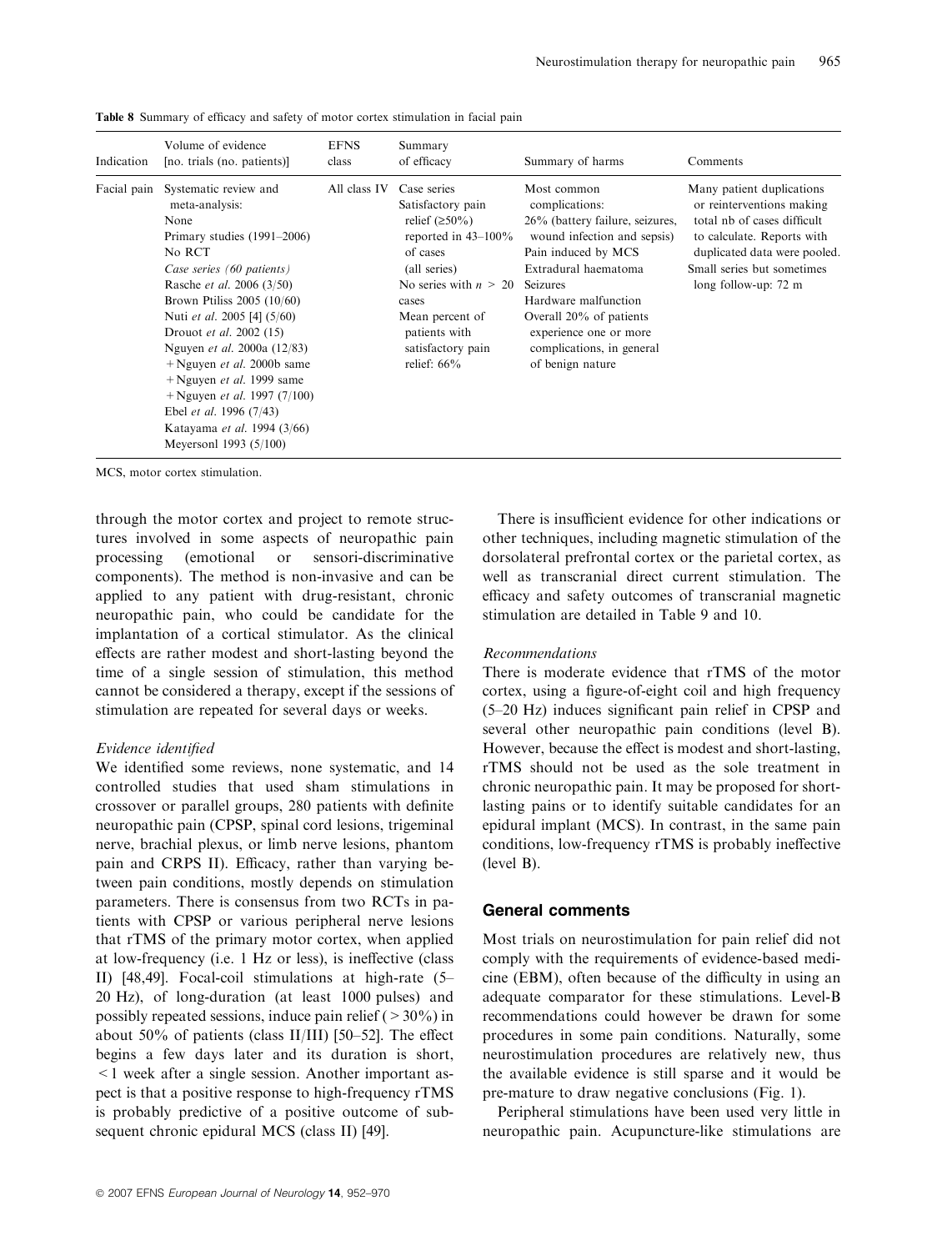| Indication                                                                                                                                                                                   | Volume of evidence<br>no. trials<br>(no. patients)]                                                                                                            | <b>EFNS</b><br>class | Summary<br>of efficacy                                                          | Summary<br>of harms          | <b>EFNS</b><br>grade | Comments                                                   |
|----------------------------------------------------------------------------------------------------------------------------------------------------------------------------------------------|----------------------------------------------------------------------------------------------------------------------------------------------------------------|----------------------|---------------------------------------------------------------------------------|------------------------------|----------------------|------------------------------------------------------------|
| Stroke $(n = 32)$ ,<br>Spinal cord lesion<br>$(n = 4)$ , Trigeminal<br>nerve lesion $(n = 1)$ ,<br>Brachial plexus or<br>limb nerve lesion<br>$(n = 8)$ ,<br>Phantom limb pain<br>$(n = 14)$ | New primary studies<br>Three sham-controlled<br>trials<br>All negative (59 p.)<br>Lefaucheur et al. 2001a<br>André-Obadia et al. 2006<br>Irlbacher et al. 2006 | H<br>H<br>Ш          | No efficacy<br>Pain relief<br>$\geq 30\%$ : 5%<br>(mean pain<br>relief: $4\%$ ) | No reported<br>complications | B                    | No significant effect<br>compared with sham<br>stimulation |

Table 9 Summary of efficacy and safety of rTMS, primary motor cortex stimulation, 1 Hz or less

|  |  |  |  |  |  |  |  |  |  |  |  | Table 10 Summary of efficacy and safety of rTMS, primary motor cortex stimulation, 5 Hz or more |  |  |  |
|--|--|--|--|--|--|--|--|--|--|--|--|-------------------------------------------------------------------------------------------------|--|--|--|
|--|--|--|--|--|--|--|--|--|--|--|--|-------------------------------------------------------------------------------------------------|--|--|--|

| Indication                                                                                                                                                                                                                                    | Volume of<br>evidence [no. trials<br>(no. patients)                                                                                                                                                                                                                                                                                    | <b>EFNS</b><br>class                                                                                    | Summary of efficacy                                                                                                                                                                                                                                                                                                                                                                                                                                                                                                     | Summary of<br>harms          | <b>EFNS</b><br>grade | Comments                                                                                                                                                                                                                                                                                                                                                                                                                                                                                                                                    |  |
|-----------------------------------------------------------------------------------------------------------------------------------------------------------------------------------------------------------------------------------------------|----------------------------------------------------------------------------------------------------------------------------------------------------------------------------------------------------------------------------------------------------------------------------------------------------------------------------------------|---------------------------------------------------------------------------------------------------------|-------------------------------------------------------------------------------------------------------------------------------------------------------------------------------------------------------------------------------------------------------------------------------------------------------------------------------------------------------------------------------------------------------------------------------------------------------------------------------------------------------------------------|------------------------------|----------------------|---------------------------------------------------------------------------------------------------------------------------------------------------------------------------------------------------------------------------------------------------------------------------------------------------------------------------------------------------------------------------------------------------------------------------------------------------------------------------------------------------------------------------------------------|--|
| Stroke $(n = 98)$ ,<br>Spinal cord lesion<br>$(n = 24)$ , Trigeminal<br>nerve lesion ( $n = 60$ ),<br>Brachial plexus or<br>limb nerve lesion<br>$(n = 36)$ CRPS<br>$(n = 10)$                                                                | New primary studies<br>[11 sham-controlled<br>trial $(281 p.)$<br>Positive studies<br>(228 p.)<br>Lefaucheur et al.<br>2001a<br>Lefaucheur et al.<br>2001 <sub>b</sub><br>Lefaucheur et al.<br>2004a<br>Pleger et al. 2004<br>Khedr et al. 2005<br>Hirayama et al.<br>2006<br>Lefaucheur et al.<br>2006a<br>Lefaucheur et al.<br>2006b | $\mathbf{I}$<br>$\mathbf{I}$<br>$\rm II$<br>III<br>$\mathbf{I}$<br>$\rm II$<br>$\rm II$<br>$\mathbf{I}$ | Pain relief $\geq 30\%$ :<br>46%<br>(mean pain relief:<br>$26\%$ )<br>104 responders/206<br>patients. Efficacy<br>regarding indication:<br>idem for stroke vs.<br>trigeminal nerve lesion<br>(Lefaucheur et al. 2004;<br>Khedr et al. 2005) or<br>brachial plexus lesion<br>(Lefaucheur et al. 2004);<br>better for thalamic vs.<br>brainstem stroke<br>(Lefaucheur et al. 2004)<br>poorer results for<br>spinal cord lesion<br>(Lefaucheur et al. 2004)<br>CRPS: no significant<br>difference<br>with the other causes | No reported<br>complications | B                    | No significant effect<br>compared to sham<br>stimulation in case<br>of circular coil<br>(Rollnik et al. 2002)<br>or 5 Hz-rTMS<br>(Irlbacher et al. 2006)<br>and $\leq 1000$ pulses<br>per session (Rollnik<br>et al. 2002; Irlbacher<br>et al. 2006)<br>Better pain relief in<br>case of repeated<br>sessions (Khedr et al.<br>2005) or stimulation<br>of adjacent cortical area<br>(Lefaucheur et al. 2006b)<br>Pain relief duration: less<br>than one week after a<br>single session; about two<br>weeks after one week of<br>stimulation |  |
| Stroke $(n = 20)$ ,<br>Spinal cord lesion<br>$(n = 6)$ , Trigeminal<br>nerve lesion $(n = 1)$ ,<br>Brachial plexus<br>or limb nerve lesion<br>$(n = 8)$ Phantom<br>limb pain $(n = 15)$ ,<br>CRPS $(n = 2)$ ,<br>non-neuropathic<br>$(n = 1)$ | Negative studies<br>(53 p.):<br>Rollnik et al. 2002<br>André-Obadia<br>et al. 2006<br>Irlbacher et al. 2006                                                                                                                                                                                                                            | III<br>$\mathbf{I}$<br>III                                                                              |                                                                                                                                                                                                                                                                                                                                                                                                                                                                                                                         |                              |                      |                                                                                                                                                                                                                                                                                                                                                                                                                                                                                                                                             |  |

rTMS, repetitive transcranial magnetic stimulation; CRPS, complex regional pain syndrome.

probably more efficacious than high-frequency TENS, but we do not have strong evidence. Unlike some other neurostimulation procedures, TENS is extremely easy to apply and devoid of any risk. This is why TENS is so widely used in acute and chronic pain patients, with little concern whether the improvements are because of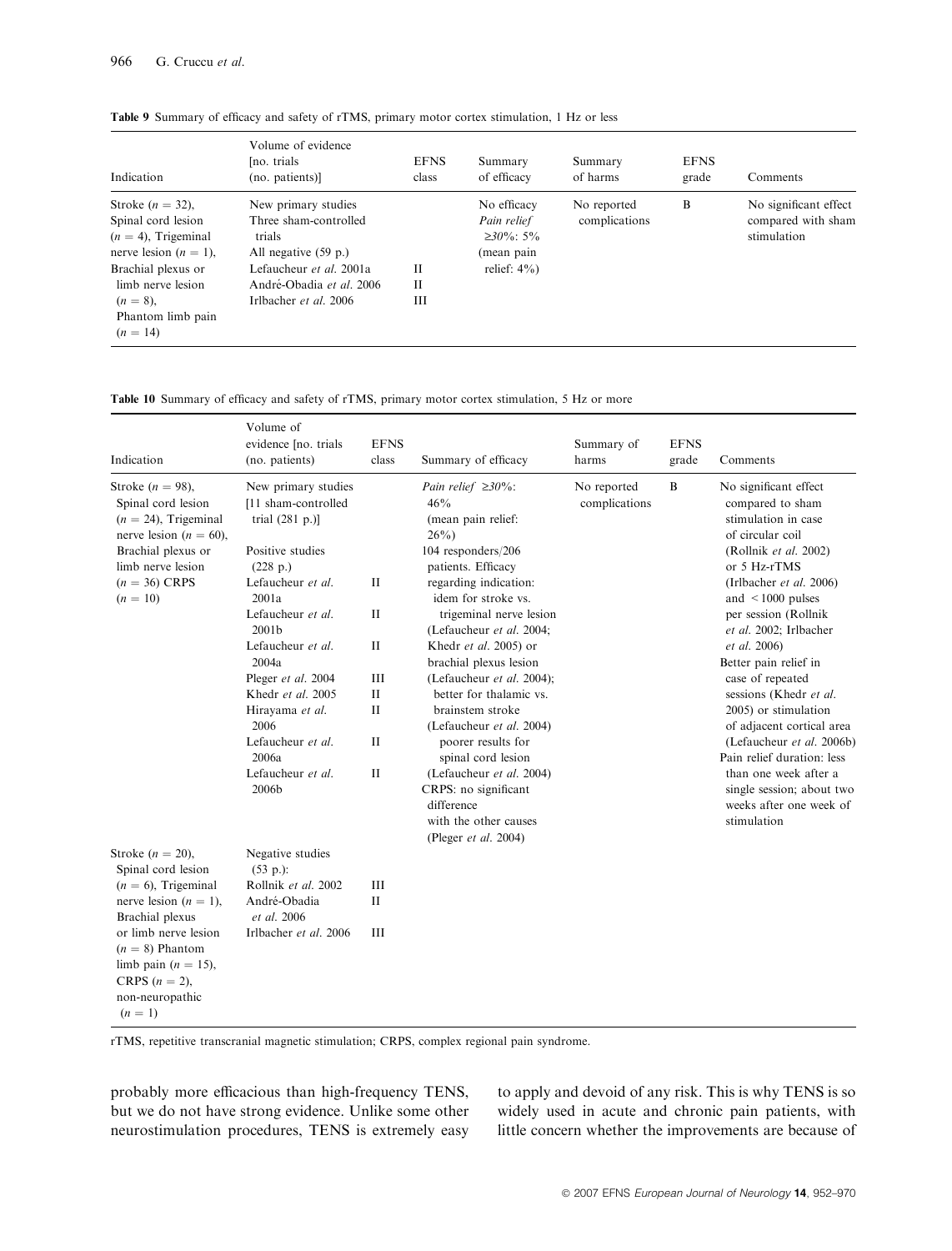

Figure 1 Schematic representation of different neurostimulation procedures, e.g. for a patient with pain in the left hand because of peripheral nerve injury.

a placebo effect or not. This may also hold true for neuropathic pain patients. SCS has class II RCT evidence. Its efficacy has been so far demonstrated in two conditions, which are not 'definitely neuropathic': FBSS and CRPS type I. Pain in FBSS is usually mixed and it is difficult to extract the neuropathic component, and CRPS I is still a 'putative neuropathic' pain.

Spinal cord stimulation, DBS and MCS are typically used when all other treatments have failed. This context should be taken into account when making recommendations. We analysed only published evidence. Thousands of stimulators are implanted every year and only a tiny minority appears in published studies. Absence of evidence is not evidence of absence of effect, and low-level evidence (i.e. case series) should be given some credence. For some indications, there was a considerable body of 'positive' case series findings, sometimes over long periods of time. Furthermore, the whole field has been largely characterized by a heavy dependence on the outcome measure '50% pain relief' as a threshold indicator of success, after both trial and definitive stimulation, which may distort the true picture. Others have found a 30% pain relief to correspond to a clinically meaningful success [5], and factors beyond changes in pain intensity are also relevant.

Although not a new therapy, DBS has metamorphosed considerably over the last decade, concomitantly with advances in both stimulator technology and neuroimaging techniques, leading to improved efficacy and reduced complications. DBS should be performed in experienced, specialist centres, using established outcome measures and willing to publish their results. Whereas its efficacy in CPSP is controversial, DBS appears more promising for phantom limb pain and trigeminal neuropathic pains.

Motor cortex stimulation is useful in CPSP and in central or peripheral facial pain. Interestingly, the proportion of good and excellent results increases consistently in patients with facial pain relative to all other classes. The reason is not yet established. Candidates for MCS have neuropathic pain that has been resistant to drugs and often to other interventions. In view of the potential development of this method, it is of the utmost importance that placebo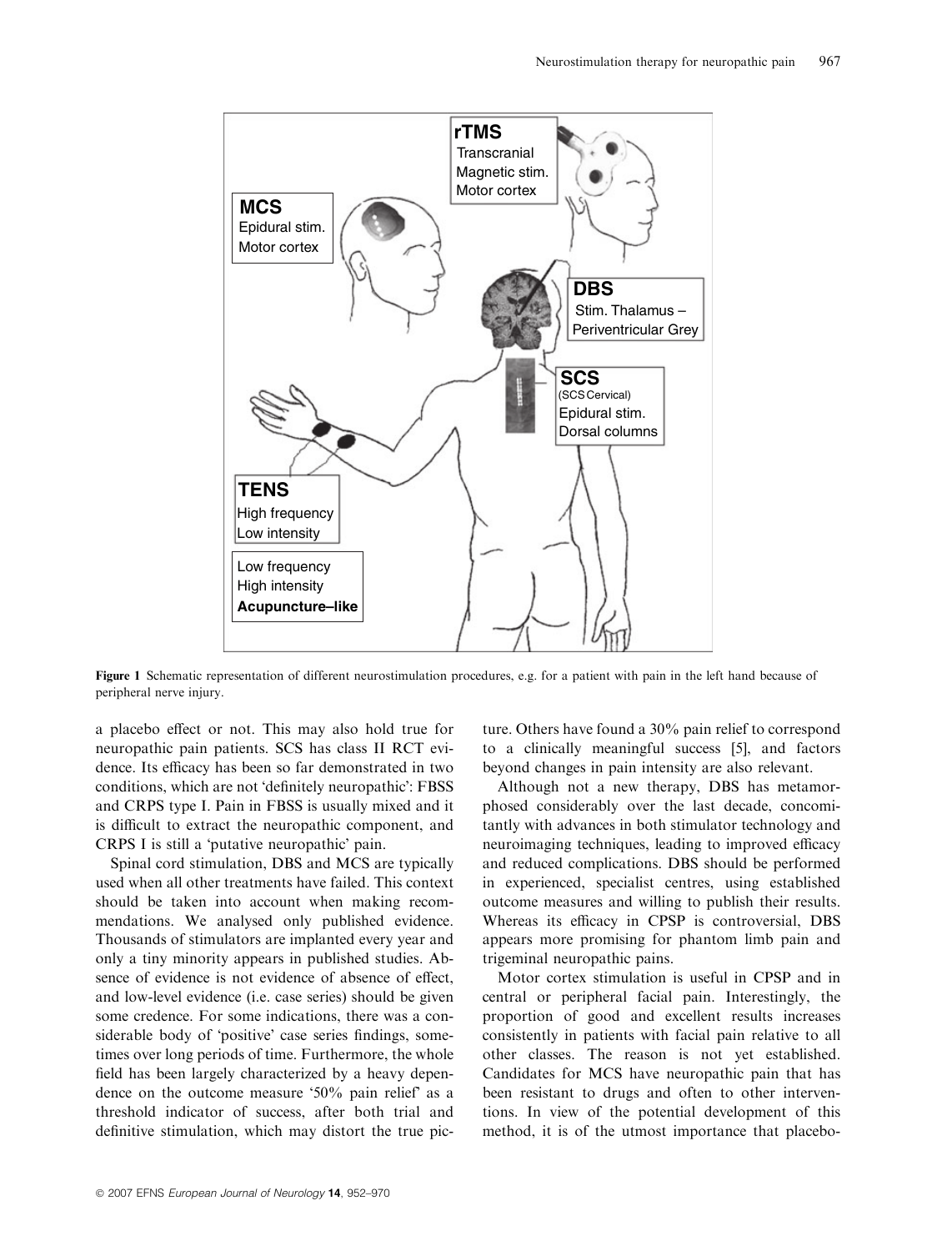controlled, double-blind studies are produced to increase the level of evidence, particularly because of MCS, not being perceived by the patient, allows a perfect placebo.

As with TENS, the efficacy of rTMS seems to increase with dose: higher frequency, longer duration of the session, and more sessions tend to yield better results. Because the clinical effects are rather modest and short-lasting, rTMS cannot be considered as a therapeutic method for the long term, except if the sessions of stimulation are repeated for several days or weeks. Currently, rTMS can be proposed as a non-invasive pre-operative therapeutic test for patients with drugresistant chronic pain who are candidates for surgicallyimplanted chronic MCS.

Concerning harms (detailed in the Tables), TENS and rTMS are virtually harmless. SCS, DBS and MCS do entail adverse events in a large proportion of patients (up to 20% with MCS and 40% with SCS experience one or more complications). However, most of these are simple lead migration or battery depletion that do not produce physical harm and can usually be solved. Real harms are few, usually wound infection (3.4% with SCS, 7.3% with DBS and 2.2% with MCS) and very rare cases—often single cases—of aseptic meningitis, transient paraparesis, epidural haematoma, epileptic seizures and skin reactions, none being life-threatening. Our search disclosed one case only of pre-operative death 20 years ago [53]. Indeed, one of the reasons for the use of neurostimulation therapy is that the application of low-intensity electrical currents is not associated with any of the side effects entailed by drugs.

Finally, we feel that neurostimulation therapy will prove to be useful for a broader indication than is suggested by our search. We hope that future trials are designed bearing in mind the EBM requirements. Although it is admittedly difficult to find a credible placebo for neurostimulation therapy, the investigators may compare their procedure to other treatments. Furthermore, we recommend that investigators pay attention to definition of diagnosis, inclusion criteria, blind assessment of the outcomes, and impact on patient-related variables such as quality of life and daily living activities.

## Declaration conflict of interest

RST has a consultant contract with Medtronic, as an expert in Health Care Policy and Clinical Trial Design. PH, LGL, JPL and BS received honorarium from Medtronic for lectures or advisory boards. The other authors have nothing to declare.

# Supplementary Materials

The following supplementary material is available for this article:

Appendix 1. SCS search strategies

Appendix 2. Full list of studies

This material is available as part of the online article from:

http://www.blackwell-synergy.com/doi/abs/10.1111/

j.1468-1331.2007.01916.x

(This link will take you to the article abstract).

Please note: Blackwell Publishing are not responsible for the content or functionality of any supplementary materials supplied by the authors. Any queries (other than missing material) should be directed to the corresponding author for the article.

## References

- 1. Finnerup NB, Otto M, McQuay HJ, et al. Algorithm for neuropathic pain treatment: an evidence based proposal. Pain 2005; 118: 289-305.
- 2. Attal N, Cruccu G, Haanpaa M, et al. EFNS guidelines on pharmacological treatment of neuropathic pain. European Journal of Neurology 2006; 13: 1153–1169.
- 3. Cruccu G, Anand P, Attal N, et al. EFNS guidelines on neuropathic pain assessment. European Journal of Neurology 2004; 11: 153–162.
- 4. Nuti C, Peyron R, Garcia-Larrea L, et al. Motor cortex stimulation for refractory neuropathic pain: four year outcome andpredictors of efficacy. Pain 2005; 118: 43–52.
- 5. Farrar JT, Young JP Jr, LaMoreaux L, et al. Clinical importance of change in chronic pain intensity measured on an 11-point numerical pain rating scale. Pain 2001; 94: 149–158.
- 6. Brainin M, Barnes M, Baron JC, et al. Guideline Standards Subcommittee of the EFNS Scientific Committee. Guidance for the preparation of neurological management guidelines by EFNS scientific task forces – revised recommendations. European Journal of Neurology 2004; 11: 577–581.
- 7. Melzack R, Wall PD. Pain mechanisms: a new theory. Science (NY) 1965; 150: 971-979.
- 8. Fukazawa Y, Maeda T, Hamabe W, et al. Activation of spinal anti-analgesic system following electroacupuncture stimulation in rats. Journal of Pharmacological Science 2005; 99: 408–414.
- 9. Zhang GG, Yu C, Lee W, et al. Involvement of peripheral opioid mechanisms in electro-acupuncture analgesia. Explore (NY) 2005; 1: 365–371.
- 10. McQuay HJ, Moore RA, Eccleston C, et al. Systematic review of outpatient services for chronic pain control. Health Technology Assessment 1997; 1: 1–135.
- 11. Reichstein L, Labrenz S, Ziegler D, et al. Effective treatment of symptomatic diabetic polyneuropathy by highfrequency external muscle stimulation. Diabetologia 2005; 48: 824–828.
- 12. Kumar D, Marshall HJ. Diabetic peripheral neuropathy: amelioration of pain with transcutaneous electrostimulation. Diabetes Care 1997; 20: 1702–1705.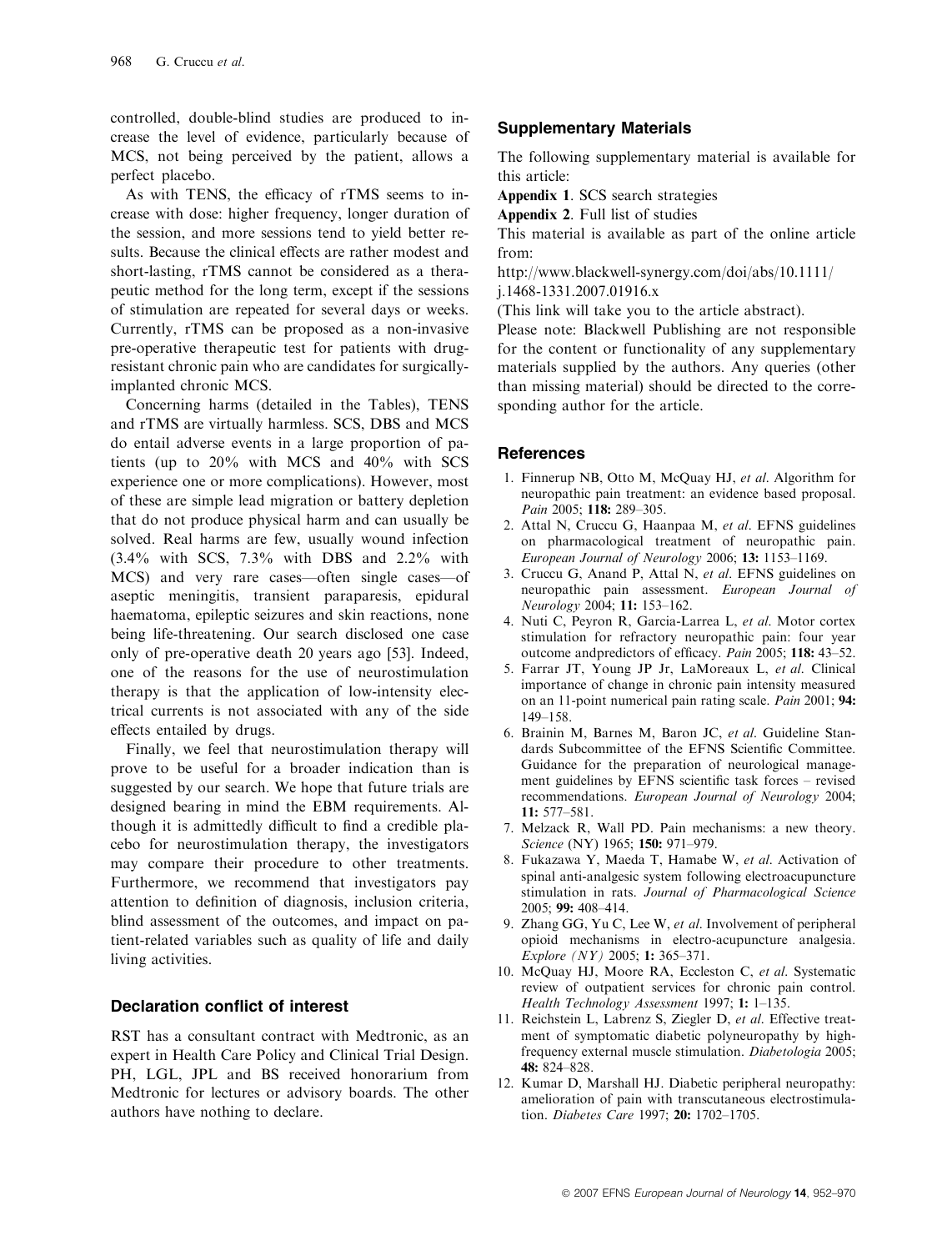- 13. Hamza MA, White PF, Craig WF, et al. Percutaneous electrical nerve stimulation: a novel analgesic therapy for diabetic neuropathic pain. Diabetes Care 2000; 23: 365– 370.
- 14. Forst T, Nguyen M, Forst S, et al. Impact of low frequency transcutaneous electrical nerve stimulation on symptomatic diabetic neuropathy using the new salutaris device. Diabetes, Nutrition and Metabolism 2004; 17: 163– 168.
- 15. Cheing GL, Luk ML. Transcutaneous electrical nerve stimulation for neuropathic pain. The Journal of Hand Surgery 2005; 30: 50–55.
- 16. Thorsteinsson G, Stonnington HH, Stillwell GK, et al. Transcutaneous electrical stimulation: a double-blind trial of its efficacy for pain. Archives of Physical Medcine and Rehabilitation 1977; 58: 8–13.
- 17. Rutgers MJ, Van Romunde LKJ, Osman PO. A small randomized comparative trial of acupuncture versus transcutaneous electrical neurostimulation in postherpetic neuralgia. Pain Clinic 1988; 2: 87–89.
- 18. Bloodworth DM, Nguyen BN, Garver W, et al. Comparison of stochastic vs. conventional transcutaneous electrical stimulation for pain modulation in patients with electromyographically documented radiculopathy. American Journal of Physical Medicine and Rehabilitation 2004; 83: 584–591.
- 19. Sindou MP, Mertens P, Bendavid U, et al. Predictive value of somatosensory evoked potentials for long-lasting pain relief after spinal cord stimulation: practical use for patient selection. Neurosurgery 2003; 52: 1374–1383.
- 20. Cameron T. Safety and efficacy of spinal cord stimulation for the treatment of chronic pain: a 20-year literature review. Journal of Neurosurgery 2004; 100(3 Suppl. Spine): 254–267.
- 21. Taylor RS, Van Buyten JP, Buchser E. Systematic review and meta-analysis of the effectiveness of spinal cord stimulation in the management of failed back surgery syndrome. Spine 2005; 30: 152–160.
- 22. Taylor RS, Van Buyten JP, Buchser E. Spinal cord stimulation for complex regional pain syndrome: a systematic review of the clinical and cost effectiveness literature and assessment of prognostic factors. European Journal of Pain 2006; 10: 91-101.
- 23. Simpson BA. Spinal cord stimulation. Pain Reviews 1994; 1: 199–230.
- 24. Simpson BA. Spinal cord and brain stimulation. In: Wall PD, Melzack R, eds. Textbook of Pain, 4th edn. London: Churchill Livingstone, 1999: 1253–1381.
- 25. Simpson BA, Meyerson BA, Linderoth B. Spinal cord and brain stimulation. In: McMahon SB, Koltzenburg M, eds. Wall and Melzack's Textbook of Pain, 5th edn. Elsevier Churchill Livingstone, 2006: 563–582.
- 26. North RB, Kidd DH, Farrokhi F, et al. Spinal cord stimulation versus repeated lumbosacral spine surgery for chronic pain: a randomized, controlled trial. Neurosurgery 2005; 56: 98–106.
- 27. Kumar K, North R, Taylor R, et al. Spinal cord stimulation versus conventional medical management: a prospective, randomised, controlled, multicentre study of patients with failed back surgery syndrome (PROCESS study). Neuromodulation 2005; 8: 213-218.
- 28. Kumar K, Taylor RS, Jacques L, et al. Spinal cord stimulation versus conventional medical management for neuropathic pain: a multicentre randomised controlled

trial in patients with failed back surgery syndrome. Pain 2007; accepted for publication.

- 29. Kemler MA, Barendse GAM, Van Kleef M, et al. Spinal cord stimulation in patients with chronic reflex sympathetic dystrophy. The New England Journal of Medicine 2000; 343: 618–624.
- 30. Kemler MA, de Vet HC, Barendse GA, et al. Spinal cord stimulation for chronic reflex sympathetic dystrophy – five-year follow-up. The New England Journal of Medicine 2006; 354: 2394–2396.
- 31. Heath RG, Mickle WA. Evaluation of seven years experience with depth electrode studies in human patients. In: Ramey ER, O'Doherty DS, eds. Electrical Studies on the Unanesthetized Brain. New York: Paul B. Hoeber, 1960: 214–247.
- 32. Hosobuchi Y, Adams JE, Rutkin B. Chronic thalamic stimulation for the control of facial anesthesia dolorosa. Archives of Neurology 1973; 29: 158–161.
- 33. Richardson DE, Akil H. Long term results of periventricular gray self-stimulation. Neurosurgery 1977; 1: 199– 202.
- 34. Green AL, Wang S, Owen SL, et al. Stimulating the human midbrain to reveal the link between pain and blood pressure. Pain 2006; 124: 349–359.
- 35. Owen SL, Green AL, Nandi D, et al. Deep brain stimulation for neuropathic pain. Neuromodulation 2006; 9: 100–106.
- 36. Owen SL, Green AL, Stein JF, et al. Deep brain stimulation for the alleviation of post-stroke neuropathic pain. Pain 2006: **120:** 202-206.
- 37. Bittar RG, Kar-Purkayastha I, Owen SL, et al. Deep brain stimulation for pain relief: a meta-analysis. Journal of Clinical Neuroscience 2005; 12: 515–519.
- 38. Hamani C, Schwalb JM, Rezai AR. Deep brain stimulation for chronic neuropathic pain: long-term outcome and the incidence of insertional effect. Pain 2006; 125: 188– 196.
- 39. Katayama Y, Yamamoto T, Kobayashi K, et al. Motor cortex stimulation for post-stroke pain: comparison of spinal cord and thalamic stimulation. Stereotactic Functional Neurosurgery 2001; 77: 183–186.
- 40. Tsubokawa T, Katayama Y, Yamamoto T, et al. Treatment of thalamic pain by chronic motor cortex stimulation. Pacing and Clinical Electrophysiology 1991; 14: 131– 134.
- 41. Tsubokawa T, Katayama Y, Yamamoto T, et al. Chronic motor cortex stimulation in patients with thalamic pain. Journal of Neurosurgery 1993; 78: 393–401.
- 42. Peyron R, Garcia-Larrea L, Deiber MP, et al. Electrical stimulation of precentral cortical area in the treatment of central pain: electrophysiological and PET study. Pain 1995; 62: 275–286.
- 43. Garcia-Larrea L, Peyron R, Mertens P, et al. Electrical stimulation of motor cortex for pain control: a combined PET-scan and electrophysiological study. Pain 1999; 83: 259–273.
- 44. Rusina R, Vaculin S, Yamamotova A, et al. The effect of motor cortex stimulation in deafferentated rats. Neuro Endocrinology Letters 2005; 26: 283–288.
- 45. Senapati AK, Huntington PJ, Peng YB. Spinal dorsal horn neuron response to mechanical stimuli is decreased by electrical stimulation of the primary motor cortex. Brain Research 2005; 1036: 173–179.